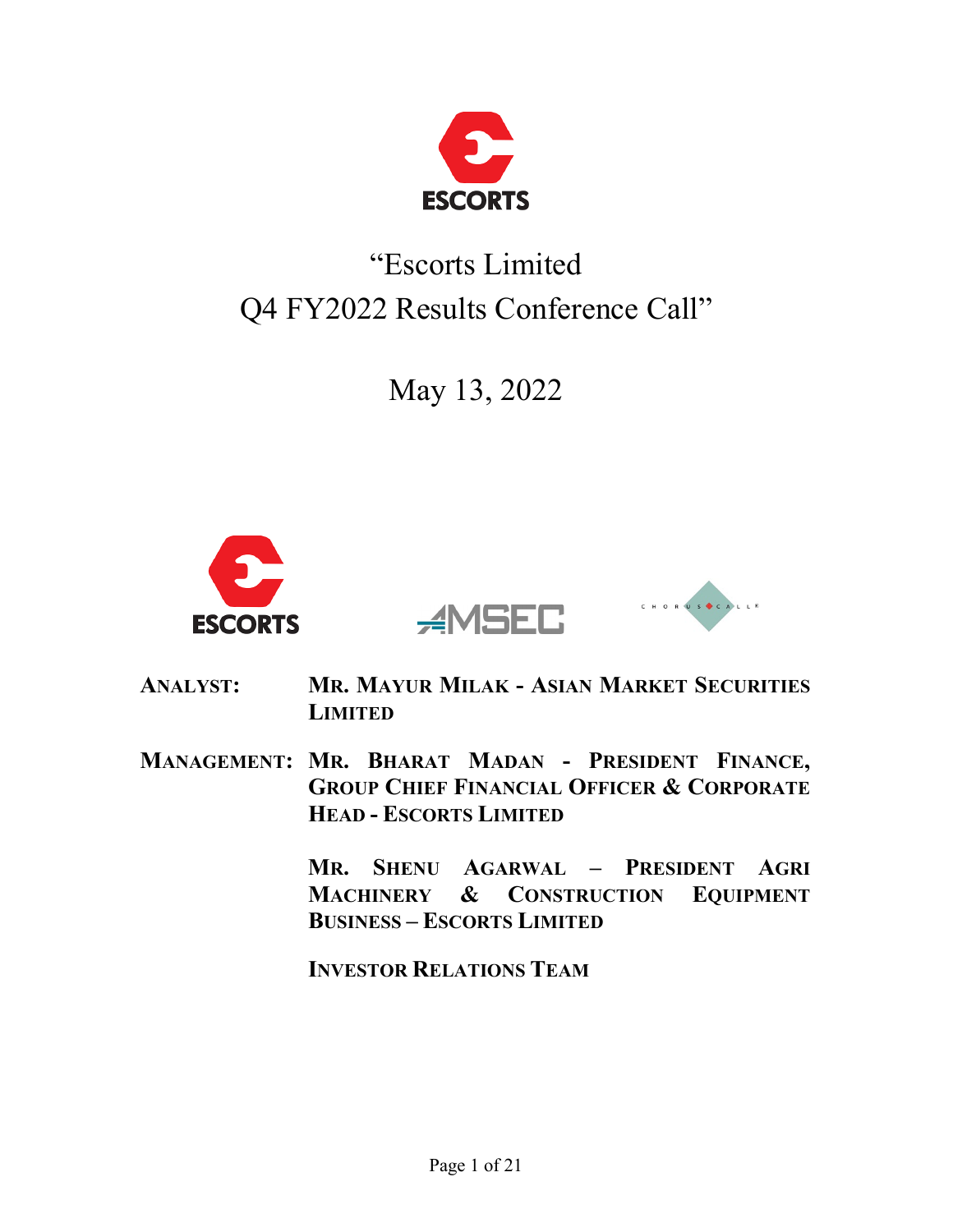

**Moderator:** Ladies and gentlemen, good day, and welcome to Escorts Limited Q4 FY2022 Results Conference Call hosted by Asian Market Securities Limited. This conference call may contain forward-looking statements about the company, which are based on the beliefs, opinions, and expectations of the company as on the date of this call. These statements are not the guarantees of future performance and involve risks and uncertainties that are difficult to predict. As a reminder, all participant lines will be in the listen-only mode and there will be an opportunity for you to ask questions after the presentation concludes. Should you need assistance during the conference call, please signal an operator by pressing "\*" then "0" on your touchtone phone. Please note that this conference is being recorded. I now hand the conference over to Mr. Mayur Milak from Asian Market Securities Limited. Thank you and over to you, Sir!

**Mayur Milak**: Thank you, good evening and on behalf Asian Market Securities Private Limited, I welcome you all. I also take this opportunity to welcome the management team from Escorts Limited. Today we have with us, Mr. Bharat Madan, President Finance, Group Chief Financial Officer and Corporate Head, Mr. Shenu Agarwal, President - Agri Machinery and Construction Equipment Business and the Investor Relation's team at Escorts Limited. We would start the call with the brief opening remarks from the management followed by interactive Q&A session. Before we start, I would like to add that some of the statements that we make in today's call will be forward-looking in nature and are subject to risks as outline in the annual report and investor releases of the company. At this point, I would request Mr. Madan to make his opening remarks. Over to you Sir!

**Bharat Madan**: Thank you, Mayur. Good evening everyone and thank you all for joining us on this earning call for the fourth quarter and financial year ended March 31, 2022. I would like to present few highlights of company's standalone performance for FY2022 as follows: Turnover at Rs. 7,152.7 Crores as against Rs.6,929.3 Crores in previous year is up by 3.2%. Tractor volumes at 94,228 tractors as against 1,06,741 tractors previous year. Construction equipment volume at 4,117 machine is up by 5.2% as against 3,913 machines last year same quarter. EBITDA at Rs. 951.3 Crores as against Rs.1,129.2 Crores in previous year is down by 15.8%. EBITDA margin now stands at 13.3% as against 16.3% in last year.

> Margins have been adversely impacted by steep inflation in commodity prices as well as lower sales volume in the Agri machinery segment. Company continues to be debt free with sufficient available liquidity for growth. The PBT is at 1,021.9 Crores as against 1,157.1 Crores last year. Net profit at Rs. 765.6 Crores as against Rs. 874.1 Crores last year. Standalone EPS at Rs.58.9 per share as against Rs.68.1 per share last year. The board of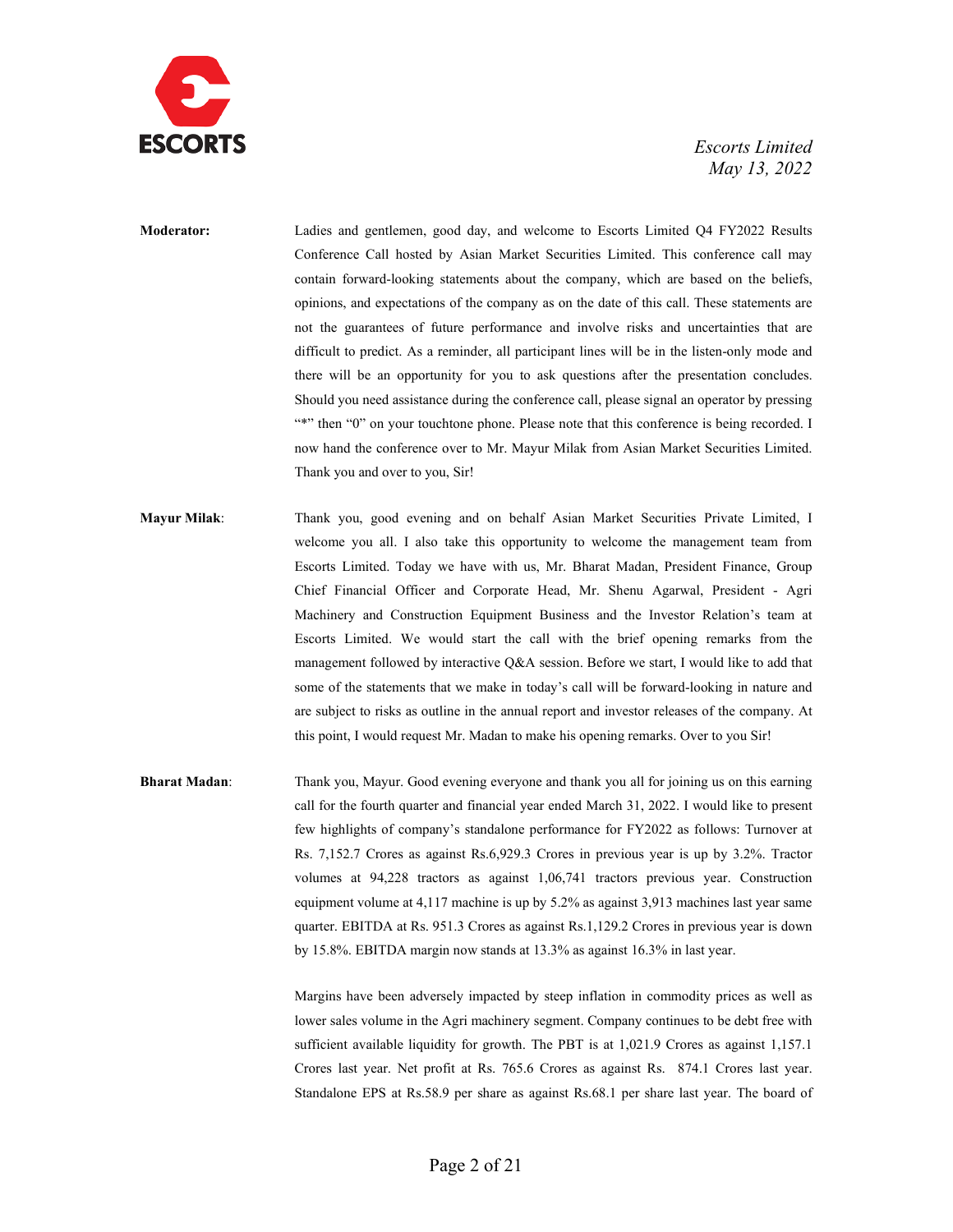

directors have recommended a final dividend at 70% that is Rs.7 per equity share for the year ended March 31, 2022, as against normal dividend at 50% that is Rs.5 per equity share for the year ended March 31, 2021. This is excluding one-time platinum Jubilee Year's special dividend of 25%, which was declared last year.

Moving on to company's quarterly performance, turnover is at Rs.1,861.4 Crores as against Rs.2,210.5 Crores in previous fiscal same quarter. Tractor volume is down by 32.8% to 21,895 tractors as against 32,588 tractors in last year corresponding quarter. Construction volumes were down by 19.8% to 1,286 machines as against 1,604 machines in last year corresponding quarter. EBITDA was at Rs. 243.4 Crores as against Rs. 344.7 Crores in last year corresponding quarter. Net profit for quarter was at Rs.202.2 Crores as against Rs.271.3 Crores in last year corresponding quarter.

On consolidated basis, revenue from operation at Rs. 7,238.5 Crores in the year ended March 31, 2022, was up by 3.2% as against Rs. 7,012.5 Crores in the year ended March 31, 2021.

Consolidated net profit recorded at Rs.735.6 Crores in the year ended March 31, 2022, as against the profit of Rs. 872.6 Crores in corresponding period last year. Consolidated EPS stands at Rs.74.06 as against Rs.92.15 per share in previous year.

Now moving on to segmental business performance, starting with the Agri Machinery business, the domestic tractor industry volumes in FY2022 went down by 6.4% to 8.42 lakhs tractors as compared to 8.99 lakhs tractors in previous fiscal. You may recall that FY2021 was a record year with the growth of 27% Even with a 6.4% drop over the peak of FY2021, the tractor industry in FY2022 recorded its second highest peak. While tractor industry remained subdued in second half of a FY2022, the recent trends are pointing to building up of positive sentiment. This is owing to good crop prices and prediction of a normal monsoon. April 2022 witnessed a 41% growth in the industry, and we expect Q1 of the ongoing year to be quite positive. We would hold full year the industry guidance until after the onset of this monsoon season.

Our domestic volume went down by 14.5% at 87,043 tractors in FY2022 as against 1,01,848 tractors in the year fiscal. Inflation pressures in the entire year led us to take five price hikes in six quarters including recent price hike taken in mid-April 2022. Most of these price hikes were taken ahead of competition to balance our profitability and volume goals.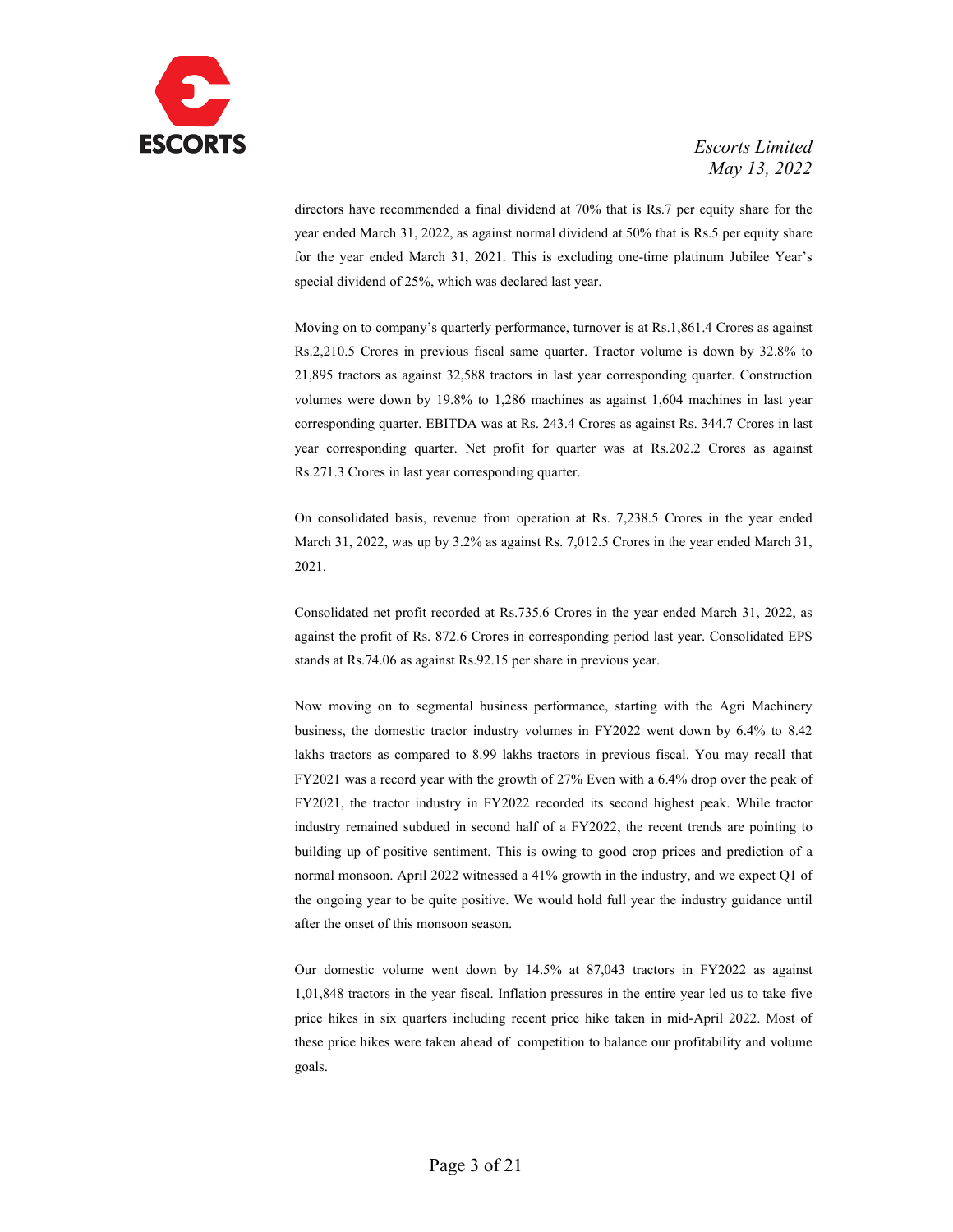

Tractor market share improved from 10.1% to 11.8% between FY2016 and FY2019. For the next two years it has the marginal decline to 11.3% in FY2021 due to supply chain issues in the COVID inhibiting our ability to meet the demand. In FY2022, we declined further by 1% as industry we have a strong market like UP which de-grew at 15% and Bihar which de-grew at 20%, did not do well compared to some of our weaker markets such as Maharashtra, which grew by 20% and Karnataka which grew by 5% and AP and Gujarat which de-grew at 3% and 4% respectively lower than the industry average de-growth. Q4 FY2022 market share sequentially has gone to 11.4% as against 10.4% in Q3. Also, we hope the inflationary pressures to subside from Q3 onwards after a massive steel and oil led inflation in Q4 FY2022, the commodity price are more stable at least for the time-being.

On tractor export side industry was up in a FY2022 by 45.2% to highest 1.28 lakhs tractors as compared to 88,000 tractors in previous fiscal. Our export volume went up by 46.8% to 7,185 tractors as against 4,893 tractors in the previous fiscal. This is driven by continued success of new product launch by us in the last few years as well as by our expanding distribution network. EBIT margin of Agri machinery business stands at 15.5% as against 18.3% adversely impacted by steep inflation in commodity prices and lower volumes. Post the recent price hike in April 2022, we still have significant unabsorbed inflation. We plan to take one more price hike in Q2 of this year and then hope to recover the entire impact of inflation by end of the ongoing year.

Coming to the construction equipment business our served industry of cranes, backhoe loaders and compactors was down by 23% in volume as compared to FY2021.Only crane industry showed marginal growth of 1.8%, but compactor industry was down by 11.6% and the backhoe loaders were down by 28.2%. Our total volume of the manufactured and traded products went up by 5.2% to 4,117 machines as against 3,913 machines in the previous fiscal. Segment revenue for the year at 985.3 Crores was up by 27% as against 776.1 Crores in previous fiscal. We increased market share in FY2022 in all key products segments. However, due to steep price inflation and lag effects in passing on the same to the market, our construction equipment business, EBIT margin was at 2.4% down by 116 basis points in the previous fiscal.

With renewed government thrust on infrastructure and enhanced budgetary layout, we expect a good recovery in construction business starting Q2 of the current year.

Now, coming to the railway division, revenue for the year ended March 2022, went up by 32.8% to the ever highest yearly revenue of Rs. 636.2 Crores as against Rs.479 Crores in the corresponding quarter. Sales form new product were at 65% to the total division sales as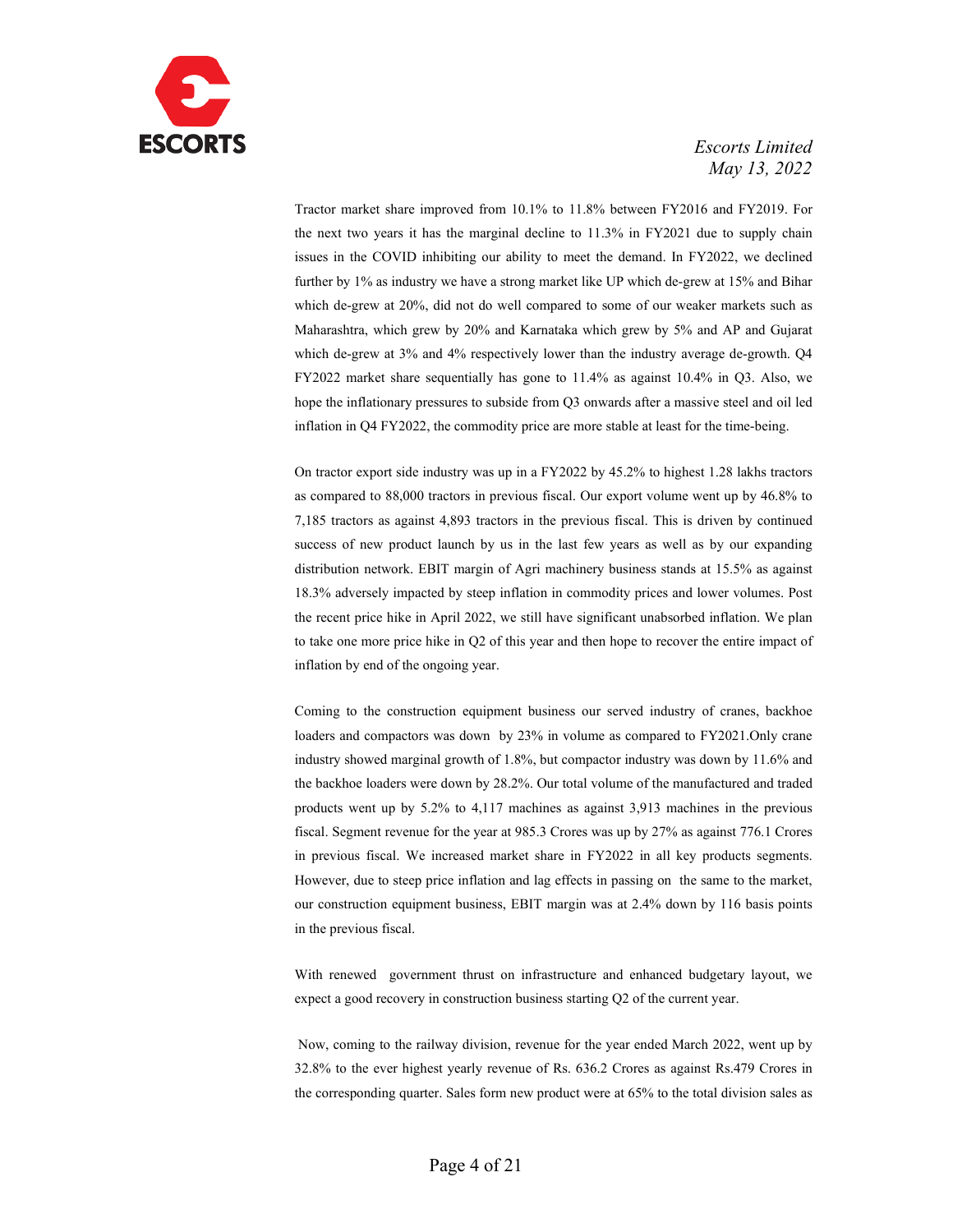

against 59% last year. EBIT margin for the year ended March 2022 stood at 14.8% as against 16% in the previous year. We are witnessing good traction in tendering process and order book for the division at the end of March 2002, stood at more than 440 Crores. In FY2023, we expect the railway equipment segment to continue to grow in the double digits.

Post successful closure of the open offer on April 11, 2022, Kubota Corporation has become joint promotor of the company. Joint teams have started working together in various functions to bring together best practices from both the companies and also started working together on developing a mid-term business plan for the company, which will be shortly re-named as Escorts Kubota limited. The plan is likely to be ready by third quarter of this fiscal year, outlining road map to achieving joint aspirations and associated investment strategy. Now, I request the moderator to kindly open the floor for Q&A session.

- **Moderator:** Thank you very much. Ladies and gentlemen, we will now be being the question-andanswer session. Ladies and gentlemen, we will wait for a moment while the question queue assembles. The first question is from the line of Hitesh Goel from CLSA. Please go ahead.
- **Hitesh Goel**: There are two questions, first is on the RM inflation front, what is the under recovery still in Q1 on the RM side and how much price increase have we taken given the current spot price of steel and secondly on the railway business, we are seeing last two quarters, the revenue has jumped up, but margins are still declined from Q2 level, so you know you have guided for 17% to 18% kind of EBIT levels on railways, so what is under recovery there and when will we reach those 17% to 18% EBIT margins?
- **Shenu Agarwal:** I will answer the first question on the raw material inflation, so I am speaking about like the tractor side, so after the end of this quarter after having taken one price increase in mid-April, we would still have about 4% to 5% of unabsorbed inflation of the average sales price, so this is although going to be a challenge, but as Bharat said we are planning to take one more price increase in Q2 and then subsequently, we will see how to time the balance price increases, of course it would be too optimistic to hope for any deflation right now, but at least we are seeing some stability in the raw material commodity prices in last few weeks, so that is the situation on RM inflation and prices. The most recent price increase that we have taken is roughly 2% and I will pass on to Bharat to answer the question on railway.

**Bharat Madan:** Hitesh, in the railway margin front there are two keys reasons, as we mentioned, so the new product contribution is been going up now in that segment and which is large dependence on imports for meeting those demand and we know the exchange rate has not been very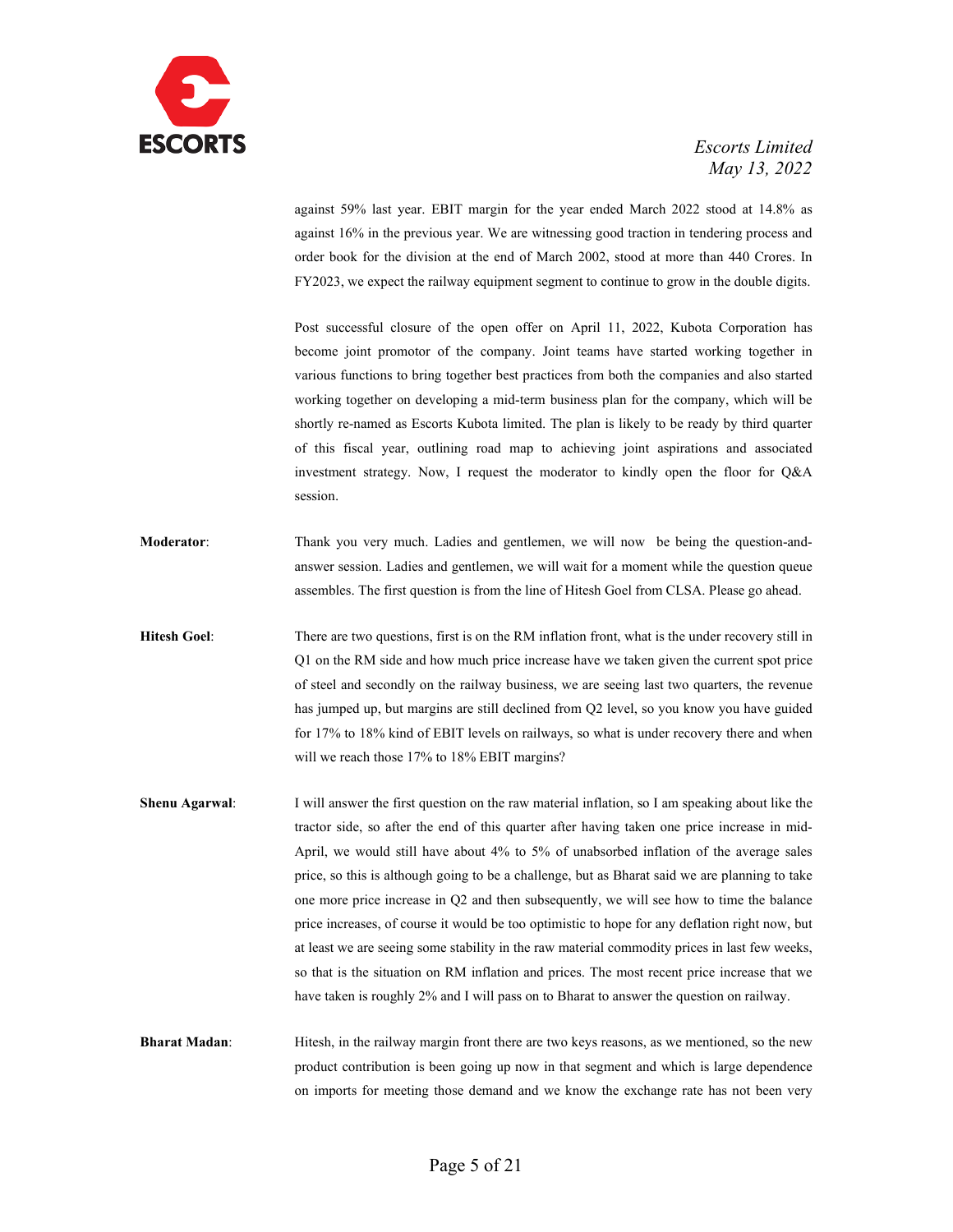

supportive so the growth and the margins low in the new product segment, although it is giving very good top line growth to us and second is our currency issues and third because these are all fixed price contracts, and we have a large order book now from the railways, but it is all fixed price contracts so the inflation cannot be passed on to the government, so that is another challenge, which is coming on the railway front, so even though we carry a good order book now, the tendering which has started now, so the new orders, which are coming which probably will factor in the cost increases but the one which are existing on the on the books, obviously will have some impact on the margin because of the inflation, so that will have some impact overall I think this year also so on the railway margin front, so which having more in the range of 13% to 14% now for this year what was able to be get to the new order, but the building of cost increases, which has already happened.

**Hitesh Goel**: Thank you.

**Moderator**: Thank you. The next question is from the line of Raghunandan from Emkay Global. Please go ahead.

- **Raghunandan:** Thank you, Sir for the opportunity. My first question is to Shenu, Sir, farmers seem to be benefiting from both higher crop prices and additional crop as rabi harvest was at early this time, can you talk about farmers sentiments and income improvement, can industry growth be 20% plus for Q1 FY2023?
- **Shenu Agarwal:** Raghu, thank you for the question. yes, farmers sentiment is quite positive more so in the wheat growing parts of the country right now because as you know most of our wheat is being sold in mandi at market prices and not as the Government MSP price and the market price varies from mandi to mandi and state to state, but it is quite a bit higher than what the MSP, so in MP for example, it is ranging between Rs.2,300 to Rs.2,600 and in Rajasthan in some places it is even going up to about Rs.3,000, so that is one good aspect, the other thing that we have to keep in mind that while in many areas the yield of the wheat is good, but in some areas especially in the Haryana belt the yield has not been so good, we have seen because of high temperatures and early summer onset, the yields have affected, but yes, overall the situation is good in terms of the farmer income per acre etc. So, after having seen a 41% increase in the industry, although some of it is also because of some pushing, the dealer stock, yes, it is quite fair to say that we can see something between 15% to 20% growth- in Q1.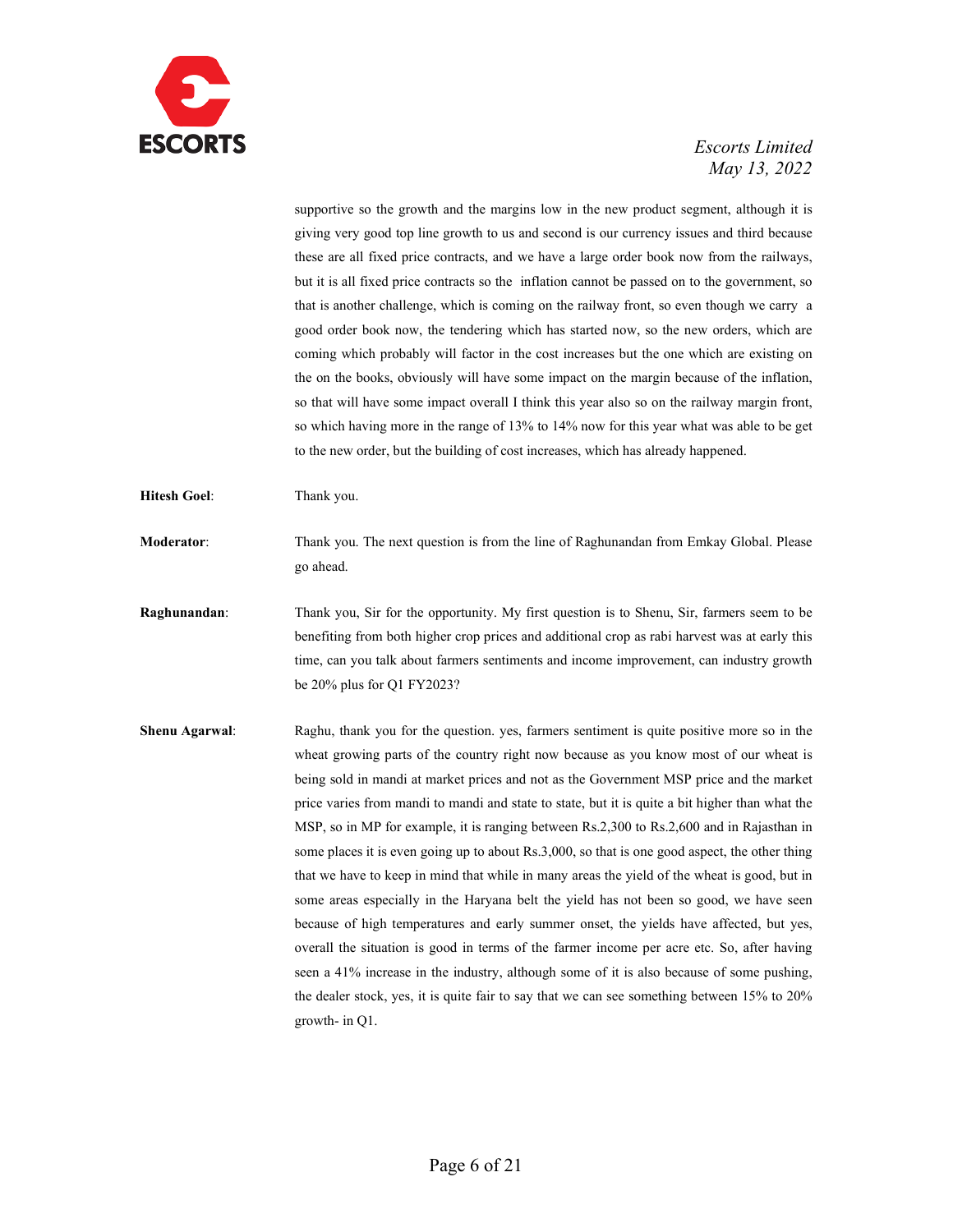

**Raghunandan**: Thank you, Sir. Shenu sir, can you also speak on the efforts at your end to regain market share towards 11% to 12% your thoughts on marketing efforts, new product, network expansion?

**Shenu Agarwal:** So, Raghu, as we have already always maintained that we have a very clear strategy that is in place for last three to four years and this strategy has basically two or three parts to it, so the first part is that wherever our market shares are more than let us say 13% to 14% or more than the average market share, which we call our strong markets, there we are trying to marginally increase or sustain our market share. The second is like what we call the weak markets or the opportunity markets where our market shares have been traditionally very, very low either slightly above five percent or even below five percent, there we are running several special projects to increase our penetration, now of course most of these projects have a long-term, medium-term horizon, but we are very, very consistent in our approach to these. Now, last couple of years have been a little bit kind of jittery for us because of this unusual unprecedented inflation pressures and every quarter we have to think how much price to be increase and how much hit on the profit to be taken, so we were kind of balancing our act between our profits and between the market share or the volume aspiration, but I think now is the time because we really think that this situation or era is now probably going to be over sooner than later, so we are going back to now fully focused on the market site again. The strategy is not going to change. Even this year, we are following the same strategy, but we have renewed our efforts now in those projects, so for example, right now for this year we will be running at least four or five projects in the weak markets and also two or three projects in the strong markets where we have lost some market share, but overall strategy remains the same, so we are expanding our dual distribution, which means separate dealers for Powertrac and Farmtrac, we are enhancing our reach by improving our channel coverage in wide spaces and we are also launching products wherever we have white spaces or opportunity to improve the current product range.

**Raghunandan**: Thank you, Sir, for the comprehensive answer. Just a clarification there, would Kubota products get sold in our wide and strong network or would Kubota continue to be in a separate channel?

**Shenu Agarwal**: So, Raghu, that deliberation is going on as Bharat said, we are in the process of creating our midterm business plan and this midterm business plan would cover all these aspects like what is going to be our joint brand strategy now going forward, what is going to be our channel strategy not just in domestic, but even overseas markets, what is going to be our strategy in enhancing our efforts on the implements, attachment side, etc., so please be a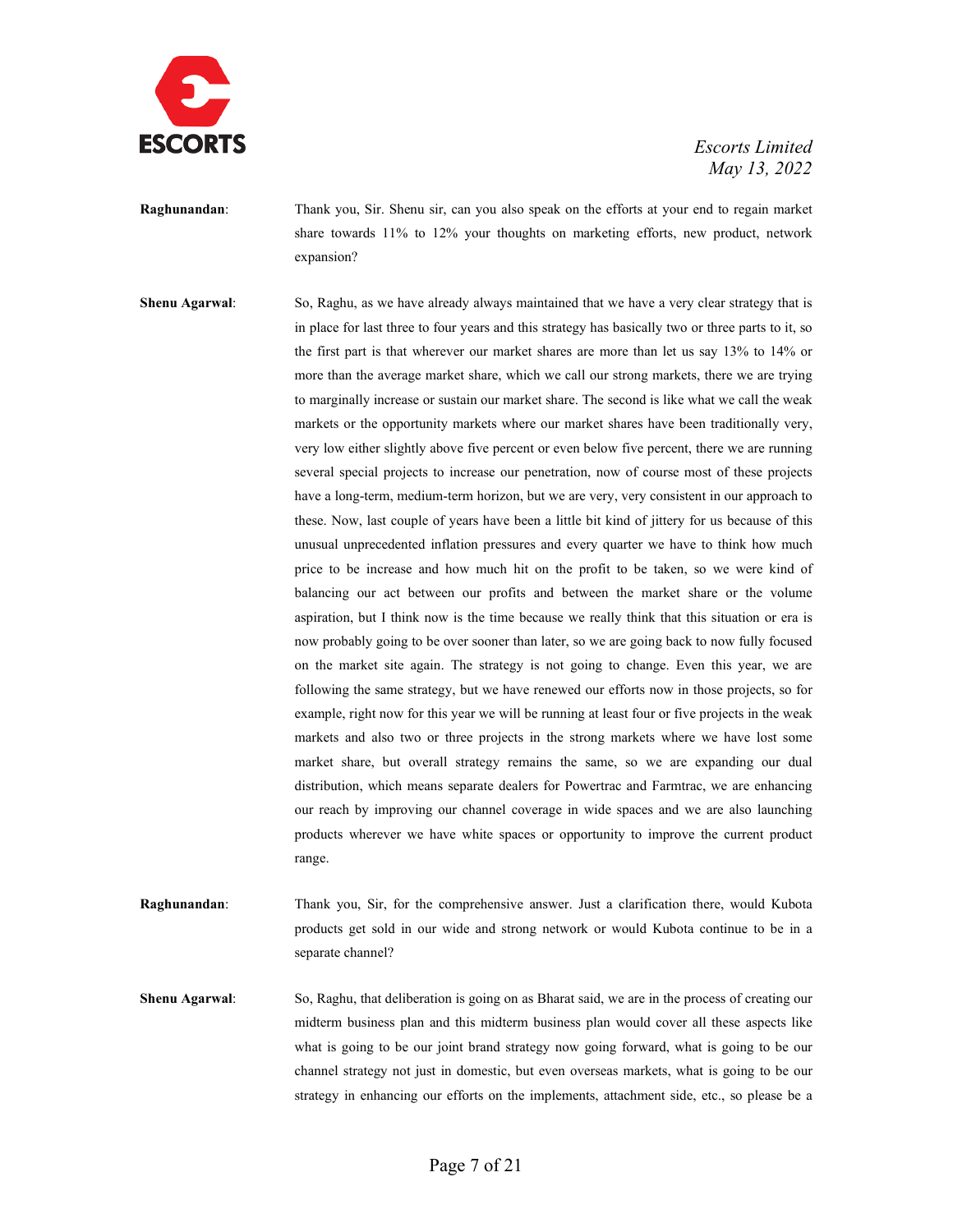

little bit more patient on this, hopefully by end of Q2 or early Q3 maybe we should be ready by all the plants, lot of detailed plans are being worked out along with the investment plans also, so we will be able to answer to these questions around that time.

**Raghunandan:** Thank you, Shenu, Sir. One last query to Bharat, Sir, Sir, we have a huge cash reserves any plan on utilization or reward to shareholders and in the of form dividend, buyback anything that can be expected, or would you want to share this during that midterm plan?

**Bharat Madan**: Yes, Raghu, I think we are all waiting for midterm business plan but that will also you know give us a roadmap of how much investment is needed organically for the business going forward, so depending or whether we will be setting up a Greenfield plant or going for further product, portfolio expansion, or getting to the new ranges I think all this clarity will come maybe at that time, so it will be too early right now for us to say anything on that front. We know all of the preferential allotment which we did so, the entire money which has come from Kubota actually has restricted use, so that cannot be used for dividend, so what really will be available will be, whatever surplus we were carrying prior we were carrying prior to this preferential allotment or whatever will get generated in the future, which will be the kitty, which will available to us for distribution or for buyback or allocation that we can from this plan so I think we will come back to you, I think when the plan is ready, we also intend to announce it to investor at large, what is the roadmap for the company so may be wait for few months more.

**Raghunandan**: Thank you so much and wish you all the best.

**Moderator**: Thank you. The next question is from the line of Gunjan Prithyani from Bank of America. Please go ahead.

**Gunjan Prithyani**: Thanks for taking my question. I have two follow-up on the earlier question on the market share, if I look at the market share will been losing even in our strong markets in north as well as east, what I am trying to understand is it just the price action that you all have taken is much higher than the competition or is there something else you are seeing aggression from other players and what is it really going on your stronger markets from market share perspective?

**Shenu Agarwal:** Gunjan, thank you for the question. I mean on the surface it looks like price is the reason because most of the price hikes we have taken, we have taken ahead of competition by a few days or weeks or even month, but what has happened in this process is then some of the stronger markets our positioning got upset, our price positioning, product positioning got upset because of this phenomena, so we do not think there is anything fundamentally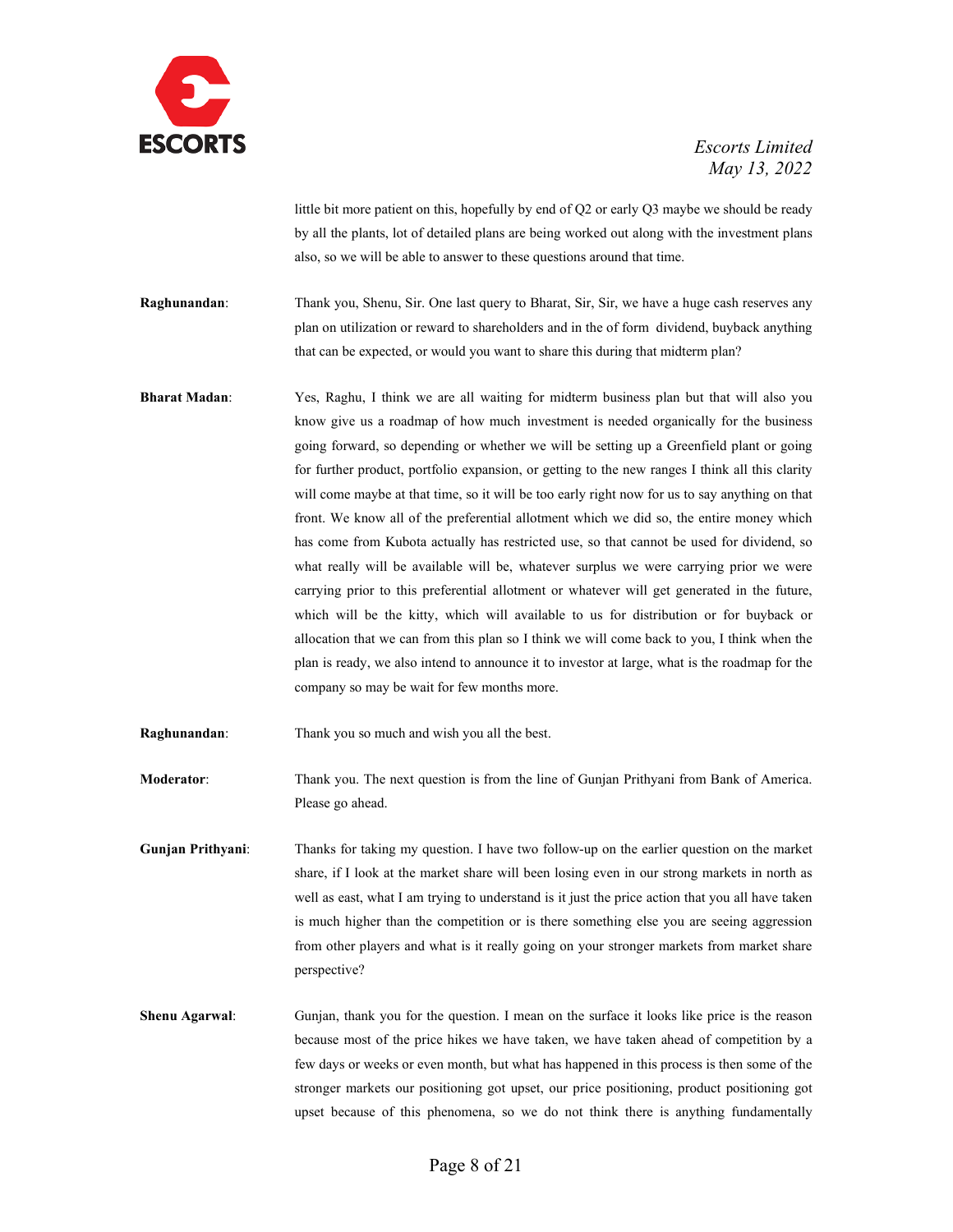

wrong, we are not losing any dealers, there is no like a big problems with the product and there is nothing like competition has done, which is unusual in these markets like we think it is temporary phenomena, of course you know in such a scenario our responsibility is not just to ourselves, but to also to take care of the entire ecosystem because when we do five price hikes in six quarters of course it creates an impact on the dealer profitability when the inflation is so high it creates an impact on supplier profitability, so I mean we had to balance a lot of things, I mean I am not commenting like what the competition did, but we know our story best, but we have to balance a lot of things, we have to balance dealer profitability, our own volume, market share aspiration, our own profit, our suppliers, cash flows, etc., so it has been a difficult time and like I said we think things would be stable now going forward and therefore we are refocusing on our market share aspiration now.

- **Gunjan Prithyani**: I will just take my second question which was on the price on the farm segment, if I look at the ASP quarter-on-quarter they have come off now you did indicate lot of price increases that have been taken along the way, so what really explained that the price reduction and in a similar I do not know maybe if I missed while I got dropped, are there any discount schemes that are being floated in the market just to you know kind of bring the demand back?
- **Shenu Agarwal**: Nothing unusual, of course like from season-to-season like we vary our discounts a bit, but nothing unusual right now, of course if the market comes back and if the inflation subsides there would higher competitive intensity in the market because everybody would now start gunning for market volume and share, but nothing we have witnessed so far of this sort.
- **Gunjan Prithyani**: ASP, Sir?

**Shenu Agarwal**: What was your question on ASP, I could not get it?

**Gunjan Prithyani**: The ASP sequentially has come on despite you taking price hike in January or in quarter four, what explains that reduction sequentially?

**Shenu Agarwal:** I am not sure if it come down, do you have any specific data that you are referring to?

- **Gunjan Prithyani**: Yes, I am referring to the farm segment ASPs, maybe I will take it take it offline.
- **Shenu Agarwal**: Yes, that would be better, thank you.
- **Gunjan Prithyani**: Thank you.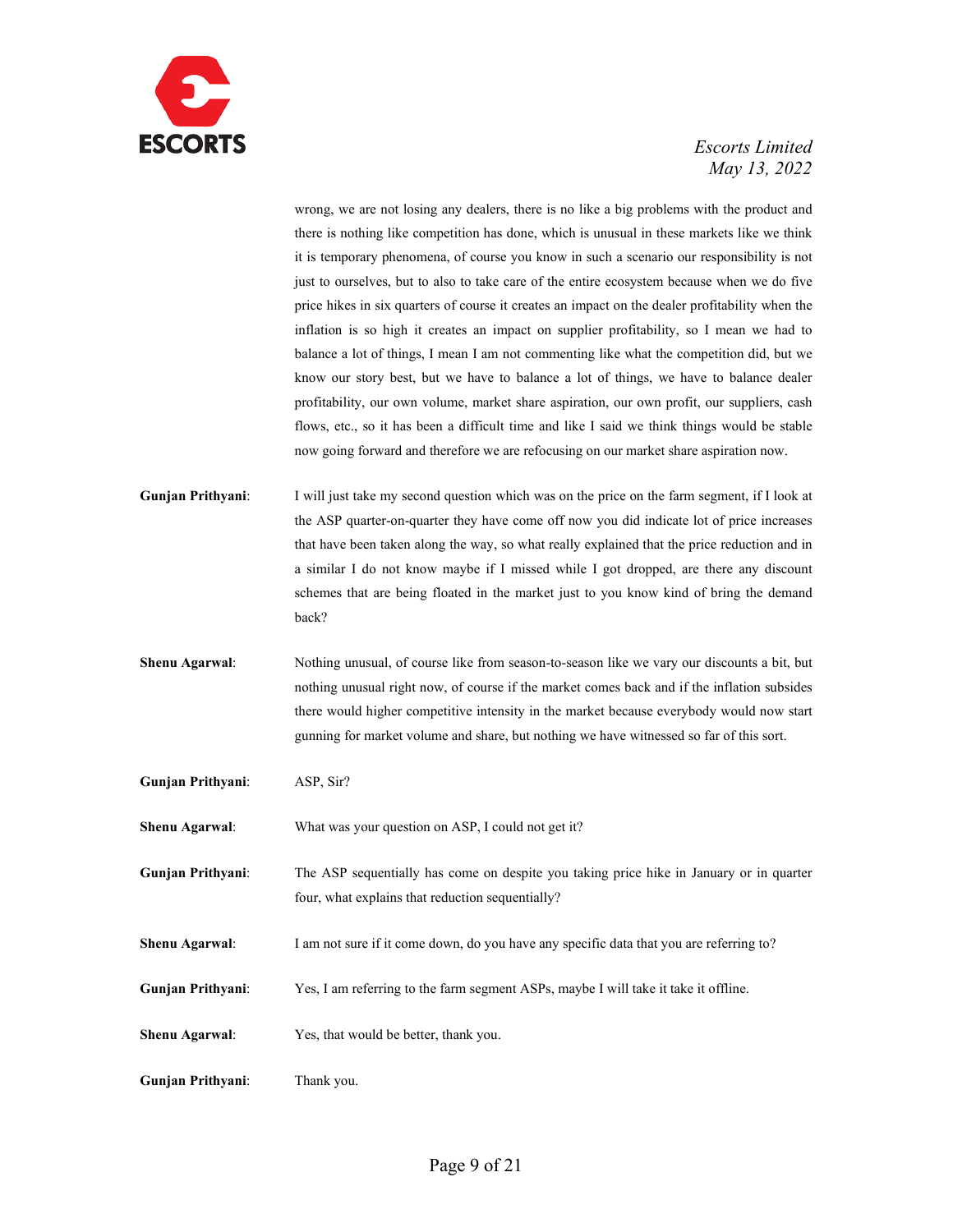

- **Moderator**: Thank you. We have the next question from the line of Jinesh Gandhi from Motilal Oswal Financial Services. Please go ahead.
- **Jinesh Gandhi:** It is a question on the April month, strong volumes which we saw for the industry any sense on how was the retail side trend I mean wholesale as you indicated there has also been inventory push, which is happening, any sense on the retail growth for month of April?
- **Shenu Agarwal**: Yes, there was quite a bit of growth in retail also in April, see we do not share retail numbers even at the TMA level, etc., so it is like more of internal estimates, but yes, there was a solid growth in retail as well; however, the wholesale growth seems to be more than the retail growth in April, but yes, retail also improved quite a lot.
- **Jinesh Gandhi**: Sure, and what is the price increase we took in the fourth quarter I mean in the Jan, Feb and March quarter?
- **Shenu Agarwal:** I will just respond to that in a minute, you said January quarter, right?
- **Jinesh Gandhi**: Yes.

**Shenu Agarwal**: My colleague is looking at it, I will just respond in a minute.

- **Jinesh Gandhi**: The question to Bharat, is with respect to the cost inflation roughly what is the gross RM cost inflation witnessed in the fourth quarter?
- **Bharat Madan**: In the fourth quarter, I think on the RM side it will be close to 2%, but you know we pass on the cost increases to the suppliers to the lag of a quarter normally the contracts are reset with lag of the quarter so what actually got passed on in Q4 was more than of Q3 inflation, Q4 has seen steep inflation and basically will have the impact going forward, which will get passed on in the next quarter.
- **Shenu Agarwal:** Also, Jinesh, on the price in the fourth quarter we took a price increase on December 1, 2021, which continued of course to the fourth quarter and that was roughly between 2% to 2.5%.
- **Jinesh Gandhi:** Got it and lastly if you can talk about exports, how are we progressing on leveraging on Kubota's channel through E-Kubota brand and beyond Kubota's channel for how should we look at exports from FY2023 basis? Thanks.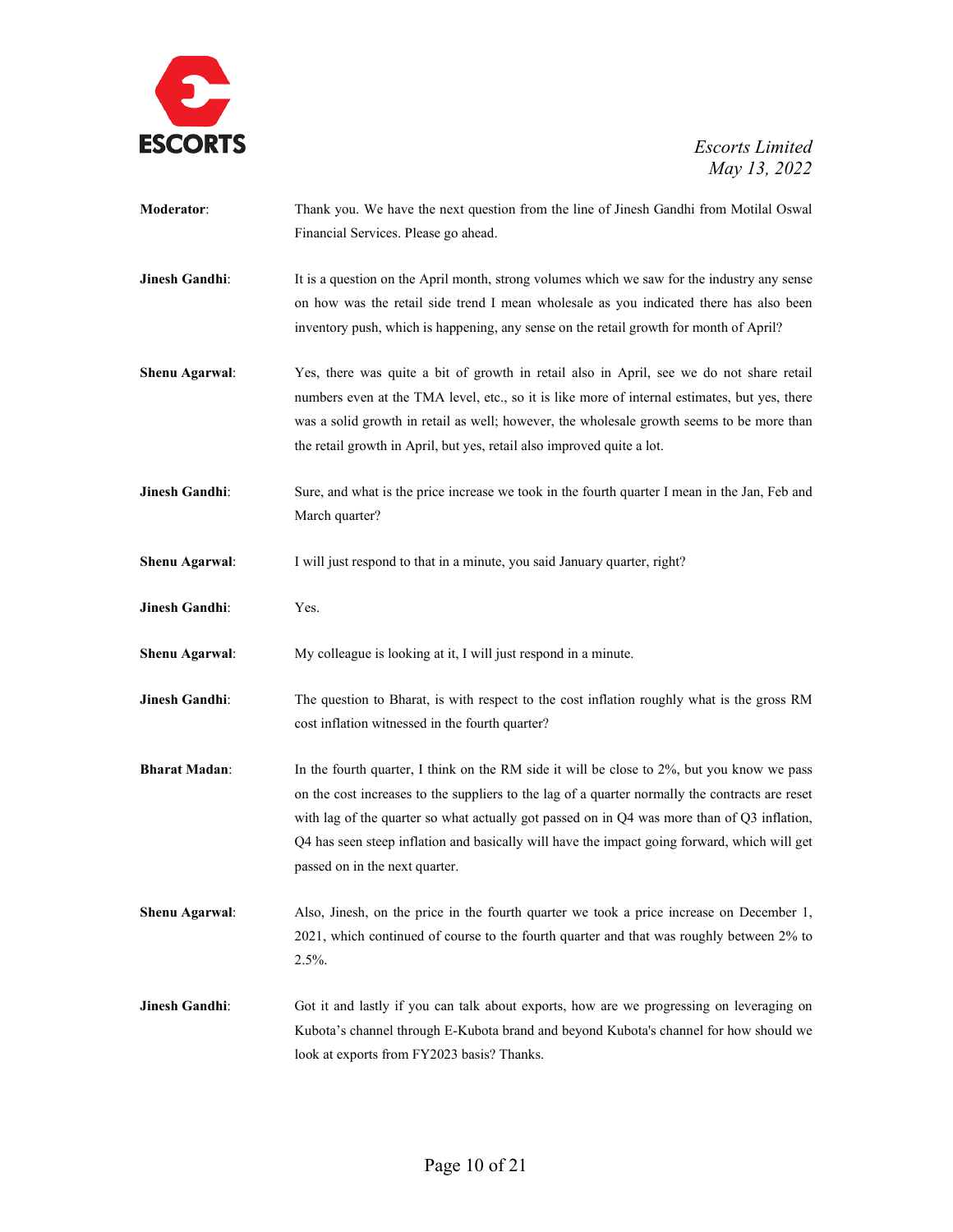

| <b>Shenu Agarwal:</b> | We are very, very optimistic on that front because you know that Kubota is a multinational      |
|-----------------------|-------------------------------------------------------------------------------------------------|
|                       | brand and they have very, very strong distribution network in many parts of the world, so       |
|                       | definitely we are going to leverage that, also as part of our joint partnership we have already |
|                       | notified that we are going to come up with new product range consisting of maybe some           |
|                       | existing aggregates and some new, but this will be like basic machinery, not basic from         |
|                       | India standpoint, but basic from a world standpoint like a basic value innovative machinery,    |
|                       | both farm machinery and construction that we will create and then export through or sell        |
|                       | through Kubota oversea channels, so very optimistic, but yes, a lot of planning is being        |
|                       | done right now to take it to another level, right now as you know like a year or year-and-a-    |
|                       | half ago we started some volume to export through Kubota channel, but now since this            |
|                       | partnership has taken another form and shape you know it will go to a very different level      |
|                       | now, so all that planning is in works as soon as we have our MTBP plans ready then we will      |
|                       | share a lot of details with you.                                                                |
|                       |                                                                                                 |
| Jinesh Gandhi:        | Sure, on the 7,200 exports in FY2022, how much would have been through Kubota                   |
|                       | channel?                                                                                        |
|                       |                                                                                                 |

**Shenu Agarwal**: Very small number, less than 1,000, but in a minute I will give you the exact number as well.

**Jinesh Gandhi:** Thanks and follow back in queue.

**Moderator**: Thank you. The next question is from the line of Mitul Shah from reliance securities. Please go ahead.

- **Mitul Shah:** Thank you for the opportunity, I have question on tractor volume for FY2023 again, I know that it is difficult to give number, but directionally if you can help whether it will grow, it will remain flat, or maybe decline, on a wholesale basis?
- **Shenu Agarwal:** Mitul, generally the direction or the thought process right now is that it should be on a growth path again after having dropped 6% last year, we are quite optimistic about the first half especially the first quarter, now as Bharat said in his opening comments we would try to hold back our guidance for the whole year until the onset of the monsoon and also watch some other macroeconomic situations that are happening such as inflation and the war and other things, you know there has been a lot of uncertainty and volatility in various macro parameters off late and therefore we are just hesitant to make the full year prediction right now, so give us few more months and we will come with that prediction, but yes, first half looks very positive.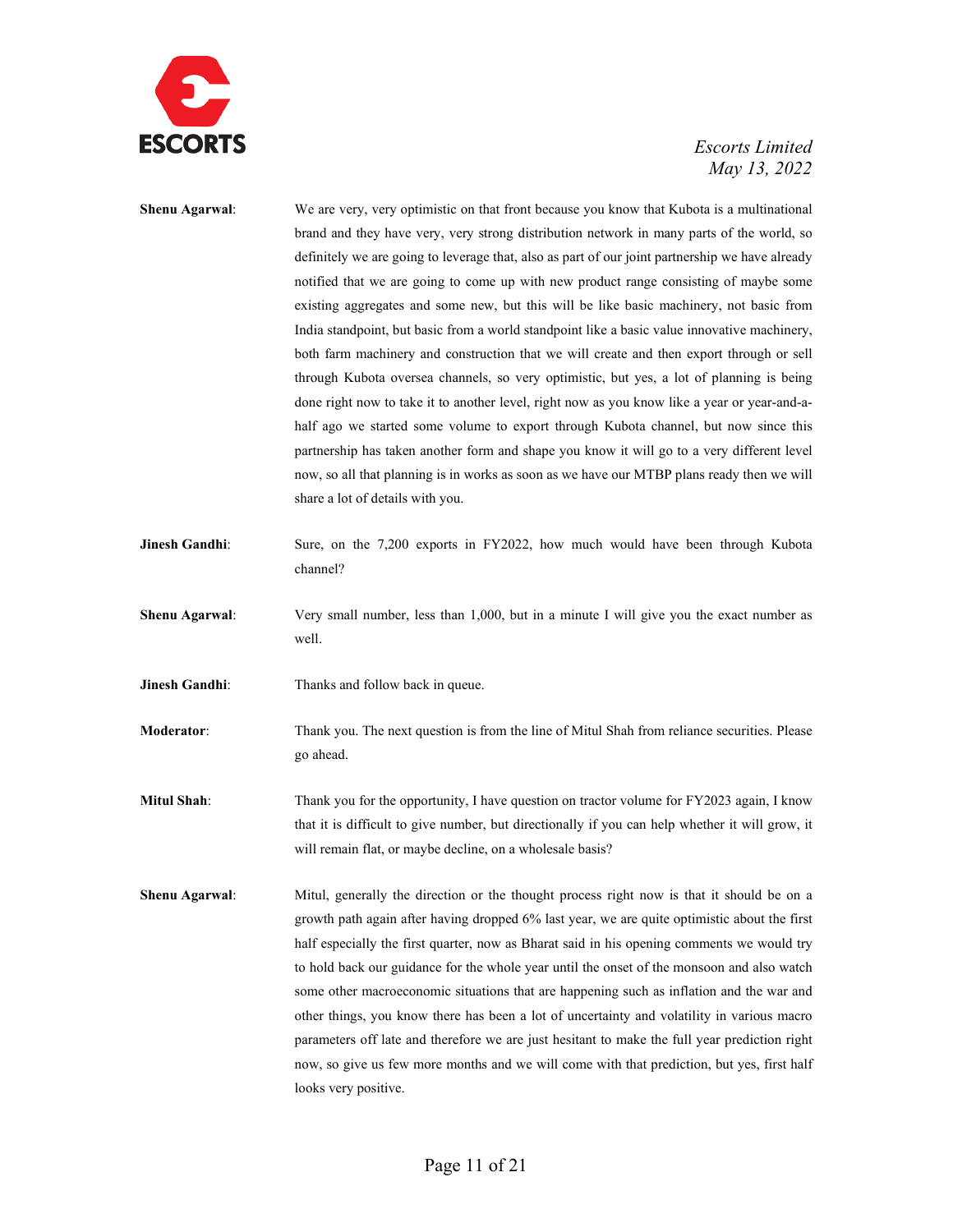

**Mitul Shah**: Basically I am asking from wholesale point of view, is that inventory level in the system roughly around 1,35,000 - 1,40,000,which is much higher than what we have witnessing in the historical leverage of 85,000 to 90,000, see even if you adjust the inventory event slightly elevated at closed to 100 or 110 K, still there needs to be 30,000 to 35,000 correction required in wholesale, so what I am trying to understand even if industry retail will grow by 5% to 6% wholesales or may not grow, so what is your thought on this inventory side correction as well as on the retail side from that point of view?

**Shenu Agarwal**: Yes, you are right that stock levels, the dealer stock levels are higher than normal right now and your numbers are pretty okay in the range. Yes, there would be some correction that might happen after the season on the dealer stock, but until then I do not see any correction happening really, yes, even right now every manufacturers are gunning for full production hoping for a bumper season in May, June and even later in the festive season, so let us see how it pans out, but as I said in the first half the things are very optimistic where everybody is going to hope for the best retail numbers ever.

**Mitul Shah**: Second question on the sustainability of April number that what we are hearing from the few farmers as well as some dealers that because of the export of food grain going up and there is a kind of fear in the minds of private procurement companies that in future because exports going up there would be lesser availability of this food grain, so they are purchasing at higher prices as you pointed out rightly for wheat as against Rs. 1900 MSP per quintal roughly Rs. 2400 to 2500 is at most of the places so it is coming out primarily because of the Russia-Ukraine thing once it gets settled down, the Mandi prices might come down, so how confident are you about the sustainability of this such a high growth, which we have witnessed in month of April, even in that month roughly I think 12,000 to 12,500 is the inventory push, retail growth was roughly at 25% to 27% only, so your view on this for coming months?

**Shenu Agarwal:** Mitul, you are right, I mean we are not at all expecting a repeat of April phenomena throughout the year, April growth was 41% and of course as you rightly said, retail growth was not that high, but still very, very strong, I mean you are right, I mean this wheat thing is a temporary phenomenon, which will affect the first four or five months of tractor industry and after that we have to wait to see how the monsoon is, how the sowing is, but I think the Navaratri are also in September this year right and we are expecting some early sowing as well in some parts of the country right so all in all it seems like the first six months have all the positivity around it because this rural cash flow actually some of the customers or even farmers are even holding their crops some of the customers are because they are receiving money from the mandis and not from the government, so they have a staggered cash flow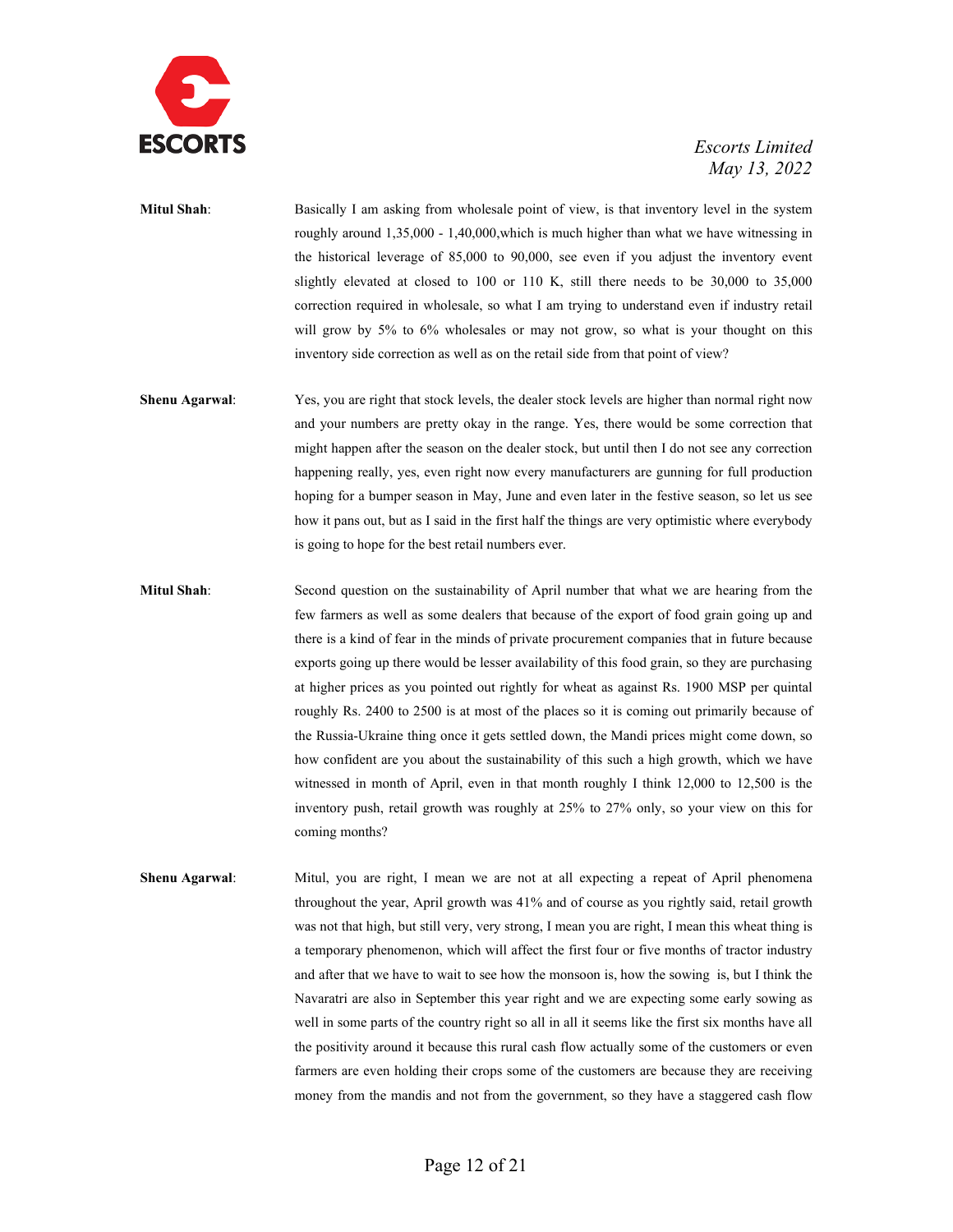

also, so the customer is not getting on spot money, some money they get right now, some money they get a month later, some money they get even two months later, so considering all these factors and the few more we are optimistic about the first six months, again to your point that there may be a stock reduction at the dealership level, but again like season like Navaratri are in September we do not see that happening in first six months in fact in first six months stocks may go up slightly more than what they are right now right before the Navaratri.

- **Mitul Shah**: Sir, thank you for the detailed explanations and lastly anything would you like to share on the non-Agri tractor side?
- **Shenu Agarwal**: On the?

**Mitul Shah**: On the non-Agri tractor user as your tractor for non-Agri purpose also growth seems to be strong on that side?

- **Shenu Agarwal:** Mitul, that is also one area which is bringing some optimism in our industry because as you know that for last two years whether it is non-Agri or even to some extent government backed sales, it is not really, really healthy even like some states which have a high share of market in non-Agri like Bihar for example, you know they are not doing well even now because of the slow momentum in the non-Agri side, now what we see now is that this has to change I mean the COVID possible is kind of mild, a lot of spends has been committed by the government in the budget, lot of outlay is there on construction, so we really think that this will take a kickoff this year not exactly when it is hard to say, but still my personal belief is after Q2 we should see some improvement in non-Agri side also, so that will also help the industry and help Escorts.
- **Mitul Shah:** Thank you very much, Sir.

**Moderator**: Thank you. The next question is from the line of Vikram R from MIB Securities. Please go ahead.

- **Vikram R:** So, my question is on the supply side, two to three quarters back we had an issue with supplies, which was fixed specially of the injection pump and now we see most of the other auto industries that again facing issues with chips and basically the semiconductor shortage anything that you would like to comment and there are pending orders due to this?
- **Shenu Agarwal:** Vikram, you are right, I mean we had a terrible situation on the FIPs in the tractor market because of dependency on one company on a FIPs for the entire industry and that was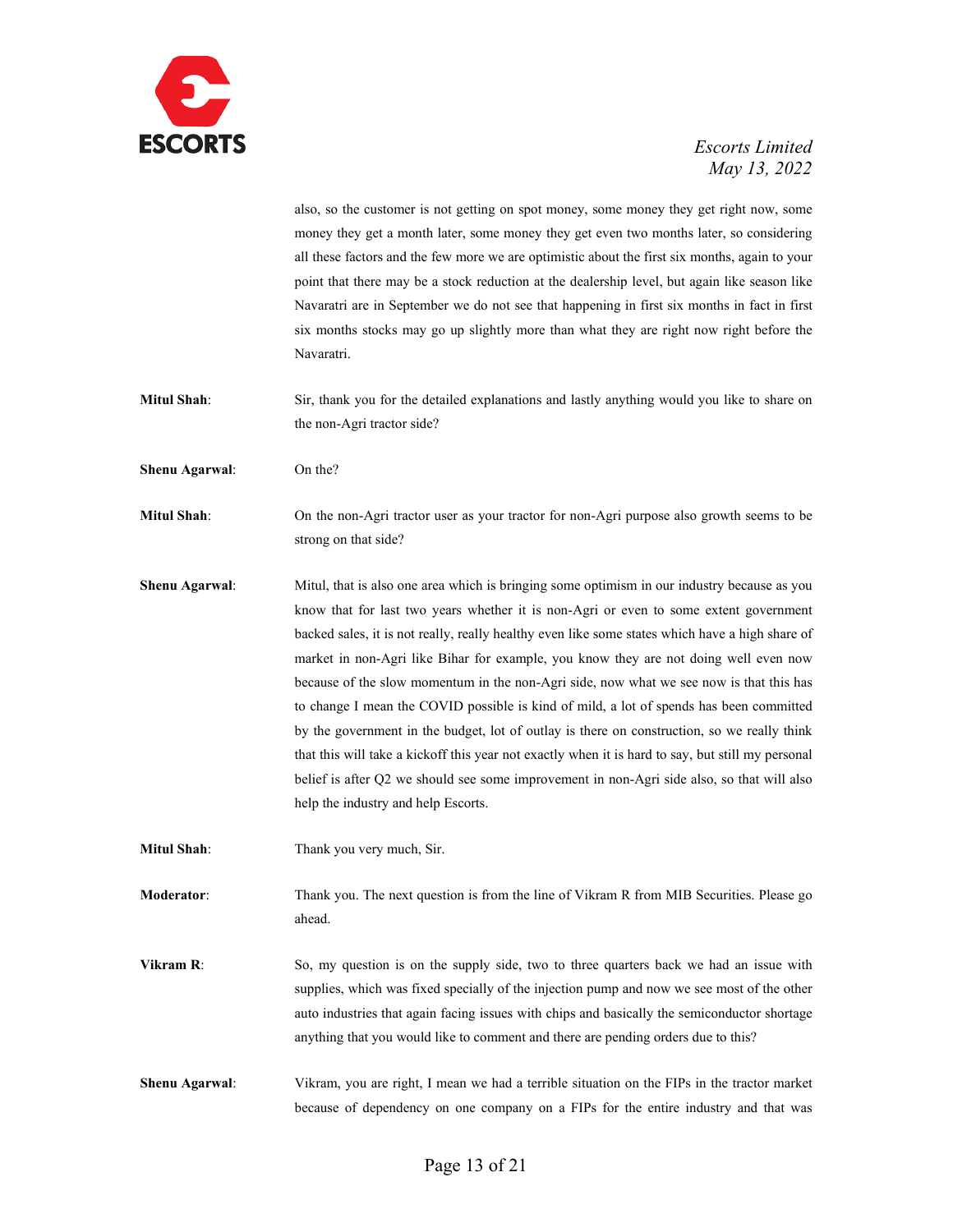

largely related to COVID related lockdowns, so while the rural demand was still going high, but supply chain got disrupted because of COVID and specifically this company had lot of issues, but we are over that problem of course there were some learning also, so we have improved our inventory carrying capacity for some of the critical items such as these or some other items which were in risk at that point in time. Chips necessarily do not affect our industry too much at least until the stage 5 norms come up in 2024, so right now chips is not a problem, yes, in some export products chips is a problem, but not as much as the other players in automotive industry are facing, so even in the export models we use like one or two or three chips per tractor kind of a thing while automotive, etc., use lot many more, so that way we have no problem on supply chain, but yes, supply chain has been very, very erratic for last two to three years and even now and the main reason is this whole disruption because of unprecedented inflation, so in this era of inflation I mean lot of suppliers faced difficulties of cash flow and profits and all that and we have to really hold them, hold their hand in such times, but that also brings lot of volatility and uncertainty in the supply chain, even today we have a huge backlog of export order not because of chips, not because of a FIPs, just because of the uncertainty on the supply side.

- **Vikram R**: Thank you, Sir. My second questions is on southern markets now because of our relationship with Kubota do you foresee our presence in southern market improve because Kubota is slightly stronger than us in the southern side of the country?
- **Shenu Agarwal**: Yes, that would definitely be a strength that Kubota will add to company because their products are more suited towards for the wetland they have like historically for many, many decades. They are very good on the wetland kind of products so that is a strength that of course comes to the company now that technology that know how that knowledge of the market, customer, etc., and on the back of that strength we are going to have a different plan how to grow in south now, of course as I said detailed working is going on for every market, for every state, for every product segments and we will be ready with that by end of Q2 or early Q3.
- **Vikram R:** Just a final question because you mentioned about the rising commodity costs because of general uncertainty around the energy availability and cost, any chance there is a clamor or push to move towards electric tractors or e-tractors or EVs in case of tractors?
- **Shenu Agarwal**: Yes, huge push at least in Escorts. Our Chairman, Nikhil Nanda is personally very, very passionate about the alternative technologies and about their impact on the environment, etc., so you know that we were the first company to launch a commercially viable tractor, electric tractor in the country and probably in the world as well, we have been ramping up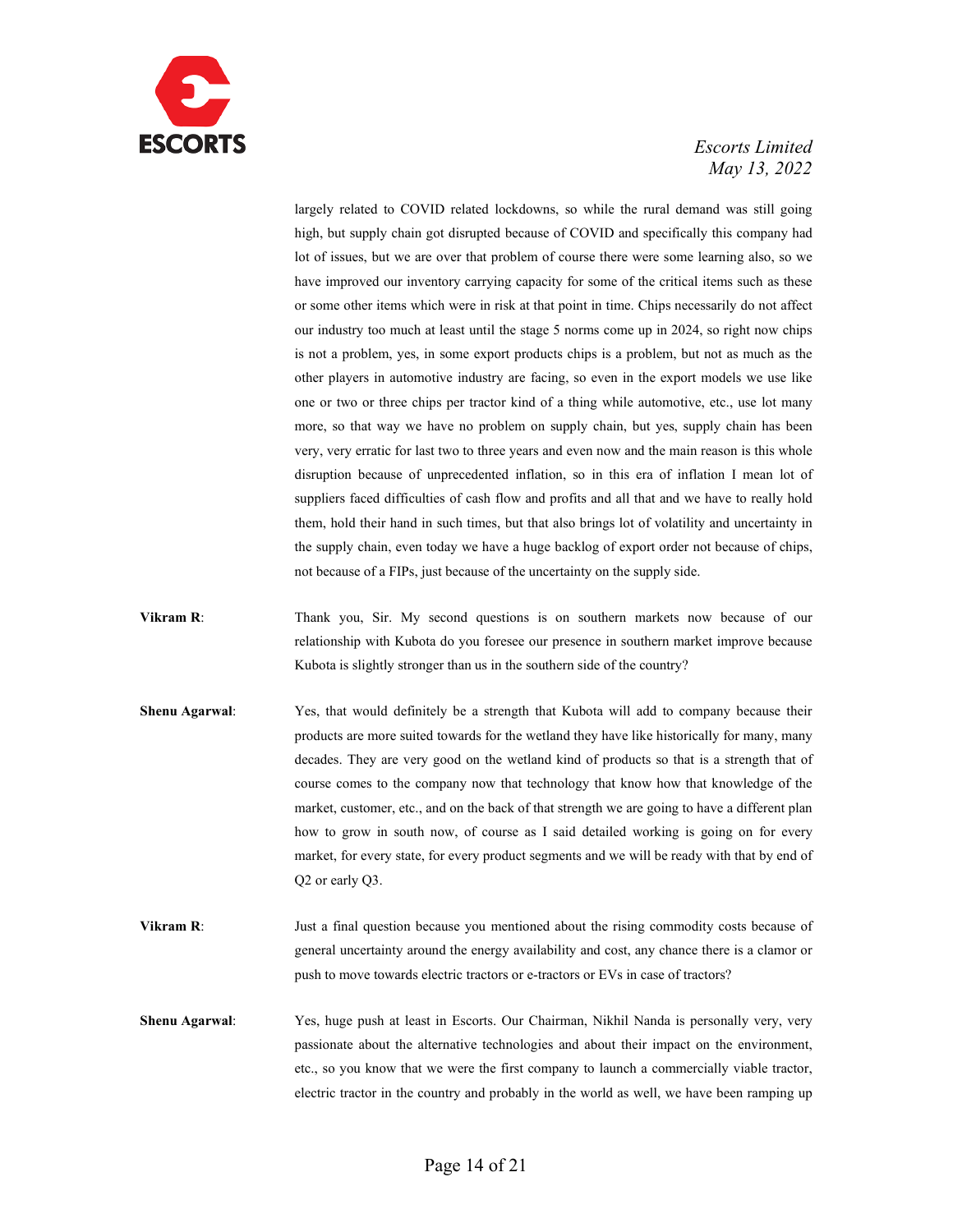

the supply and production of the electric tractors now, we have already reached to a level of about 60 to 70 a month and very soon they will try to cross 100 a month as well, we are by design kind of taking it slowly because we want to mature this technology more and more before we start pumping up big numbers in the market, a lot of work has to be done by us both on the technology side and the cost of ownership side, so that work is on, but yes, there is a huge focus at least in a Escorts on alternative technologies including electric tractors.

**Vikram R:** Thank you, Sir. That is, it from my side.

**Moderator**: Thank you. The next question is from the line of Kapil Singh from Nomura. Please go ahead.

**Kapil Singh**: Good evening, Sir. Thanks for the opportunity. I just have a follow up on the commodity cost related the answer that you gave you mentioned that you have taken a 2% price increase in mid April and another 4% to 5% cost increase is to be passed on, so I just wanted to clarify this 4% to 5% is to maintain the current with your margins or it is to achieve target margin?

**Shenu Agarwal:** So, when I say 4% to 5% it is on a cumulative basis when this inflation trend started in roughly in Q3 of FY2020, this is like cumulative impact of last six or seven quarters that at right now we are still 4% to 5% short we see the difference between inflation what we have given to suppliers and price increase that we have been able to command from the market, it is on a cumulative basis as of today.

**Kapil Singh:** How much cost inflation show we expect in the current quarter ending of June?

**Shenu Agarwal:** Fingers crossed, but as I said the last few weeks have been have seen some stability in the commodity prices so there is like roughly no impact, some of the prices have gone down, some have gone up slightly but in a very narrow range, so in these days it is hard to say what would happen in inflation, but right now we are thinking that this quarter probably the prices would be stable.

**Kapil Singh**: Okay great and second question was, wanted to check for, what is the update on TREM-IV less than 50HP tractor, when are they going to be applicable and what is the cost of that?

**Shenu Agarwal:** There is no formal notification from the government, but yes, the dates that has been discussed that has been under discussion with the government April 1, 2024, the government in its various discussions also said that they would have a minimal difference of three years between more than 50 and less than 50HP tractors, now more than 50 has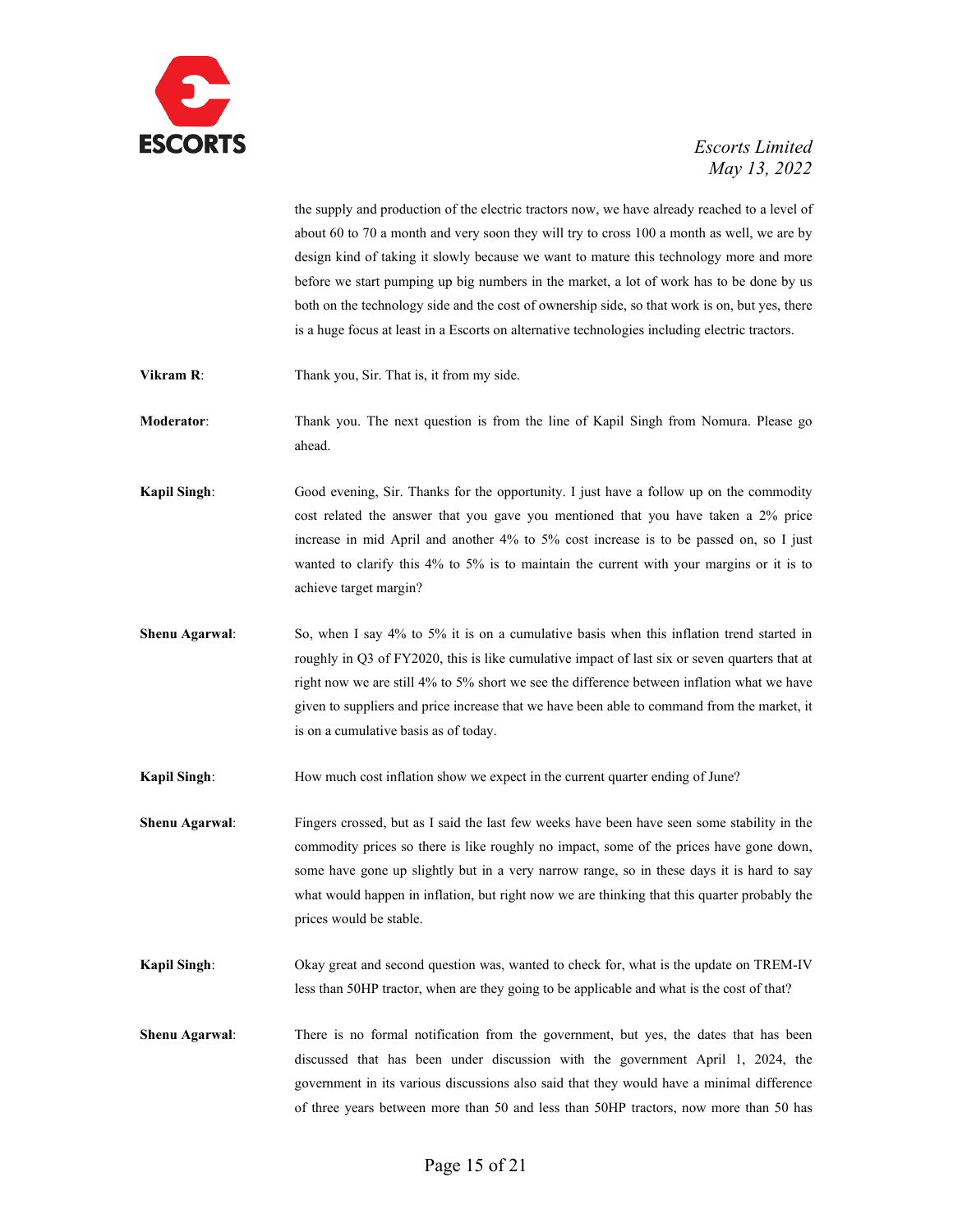

already been postponed again to October 1, 2022, so the industry does not think that it will really happen in April 2024, it may get extended further as well, but yes, I mean it will happen sometime in that time frame 2024-2025. The impact on the cost would be quite significant, it would be let us say roughly like more than a lakh of rupees on the selling price or even more in some higher HP models, so that it is going to be a kind of challenge for the industry when it comes. Yes, all the companies in the sector are trying to find different ways either to reduce the cost or to add some other value in the tractor to justify that kind of a hike so we are still like minimum two years away, maybe two-and-a-half years, so a lot of time we have on the hand to see how we can justify this to the customer **Kapil Singh**: Thank you. **Moderator**: Thank you. The next question is from the line of Chirag Shah from Edelweiss. Please go ahead. **Chirag Shah**: Thanks for the opportunity. This is a followup on the previous question. Sir, you indicated Rs.1,00,000 price increase in 2024? **Shenu Agarwal:** I am sorry, your voice is not very clear. **Chirag Shah**: Sir, you indicated Rs.1,00,000 cost increase in TREM-IV? **Shenu Agarwal:** No, stage 5 I said. **Chirag Shah**: Stage 5? **Shenu Agarwal**: Stage 5, which would be coming in 2024 or 2025. **Chirag Shah**: For this 50HP tractor, which is to get implemented, which is likely coming, what about that, Sir? **Shenu Agarwal:** Firstly, that market is not really big. That market is roughly 8% to 9% of the total market and the cost increase would see not that much also, cost increase would be roughly in the range of Rs.50,000 to Rs.60,000 and the prices of these tractors also is much higher than the average price so the impact would not be that much from the pricing point also, it is not the stage V norms, the ones greater than 50HP are stage IV norms and therefore we do not need to add too much equipment to manage emissions..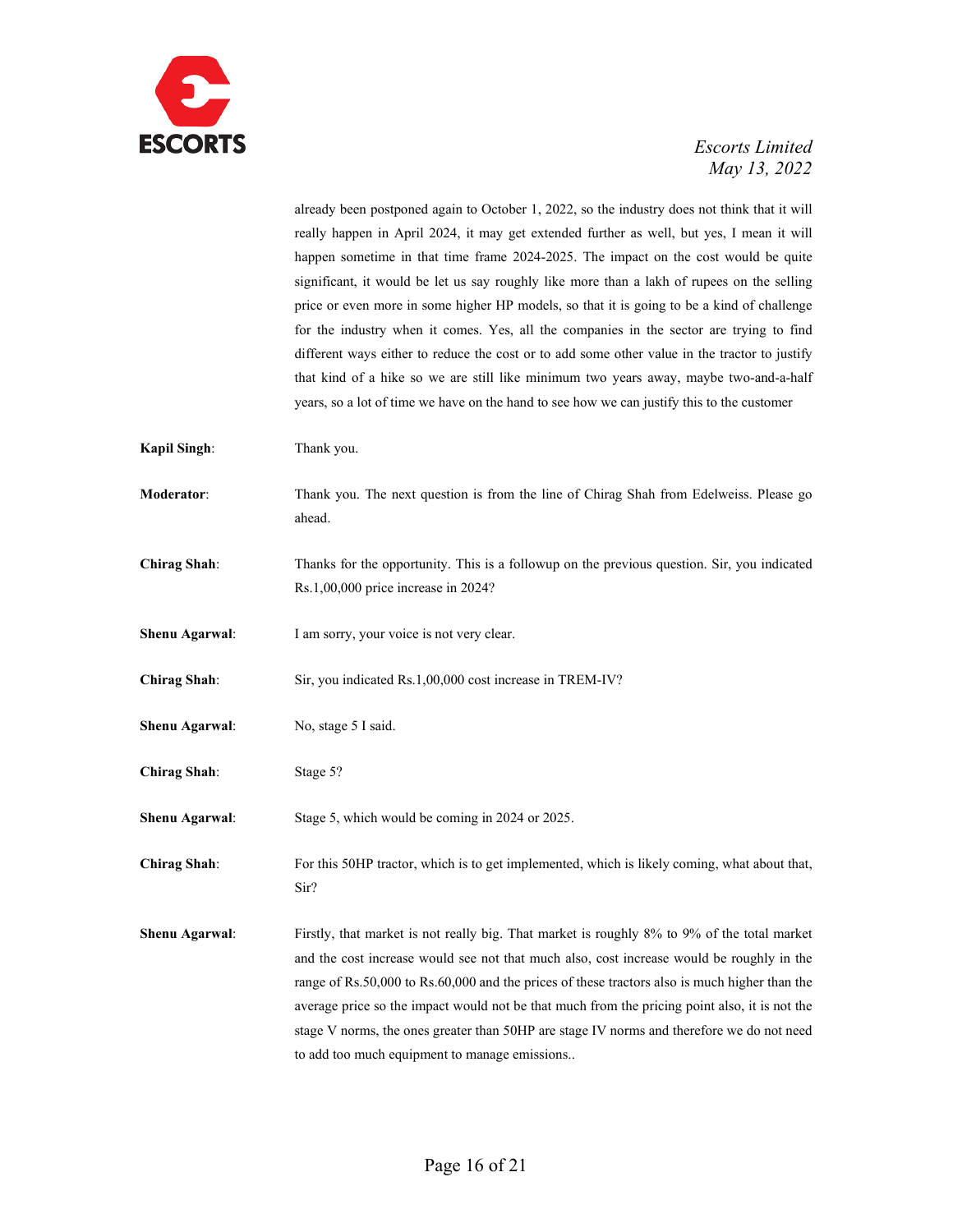

- **Chirag Shah**: Sir, lastly on this commodity price deflation, which most of the industry is expecting to happen from H2, so in the past would it be right to say that good amount of the commodity deflation is actually passed onto the consumer or the enduser?
- **Shenu Agarwal:** Sorry, can you repeat that. I am really sorry, can you repeat?
- **Chirag Shah**: Sir, the commodity deflation, which is expected from H2 at least hope, it will be, correct me for that, in the past we have seen that whenever there is a commodity deflation it is passed on to the consumer, is it the right way of looking at the industry dynamics whether the demand is strong or not to maintain the brand equity you tend to pass on the benefits?
- **Shenu Agarwal:** We do not know, if I give you any answer it was a very hypothetical right now, so we will see when it comes on India, we are not saying that we are seeing any inflation right now like we are just saying that we are increasing in this looking at some stability in the commodity price, when this changes to a deflation scenario whether it changes or not is very, very hard to say right now, yes, I mean if there is a deflation scenario I think the response of the industry would be a mixed one, some amount would be passed on and then some would be adjusted in the potential price increase that we had to do in any case, like so I think it would be a mixture of the two.
- **Chirag Shah**: Thank you very much and all the best.
- **Moderator**: Thank you. The next question is from the line of Abhinav Chandra from Ratnabali Capital. Please go ahead.
- **Abhinav Chandra:** Thanks for the opportunity. so, my question in on the merger, so where exactly the merger pending right now, how long will it take and post-merger have a follow up on that, so Escorts has been losing market share whether whereas we see Kubota has been gaining market share both exports, both Escorts and Kubota put together market share is going to be close to 14%, post-merger what is your take, do you see your market share continuing to grow because Kubota has been eating market share in the small size segment, whereas our sales mix today in the small size is close to 40:60, where do you see the sale mix, what are the margin in the small HP tractors and what exactly is going to happen post-merger of both the entities?
- **Bharat Madan**: Abhinav, I will answer the first question on the merger, then we will pass it on to the Shenu for your second question, so in the merger front right now as you note the open of about only in April last month, so right now we are in the process of doing some formalities so still need to go to the board for approval initially what we have declared in November and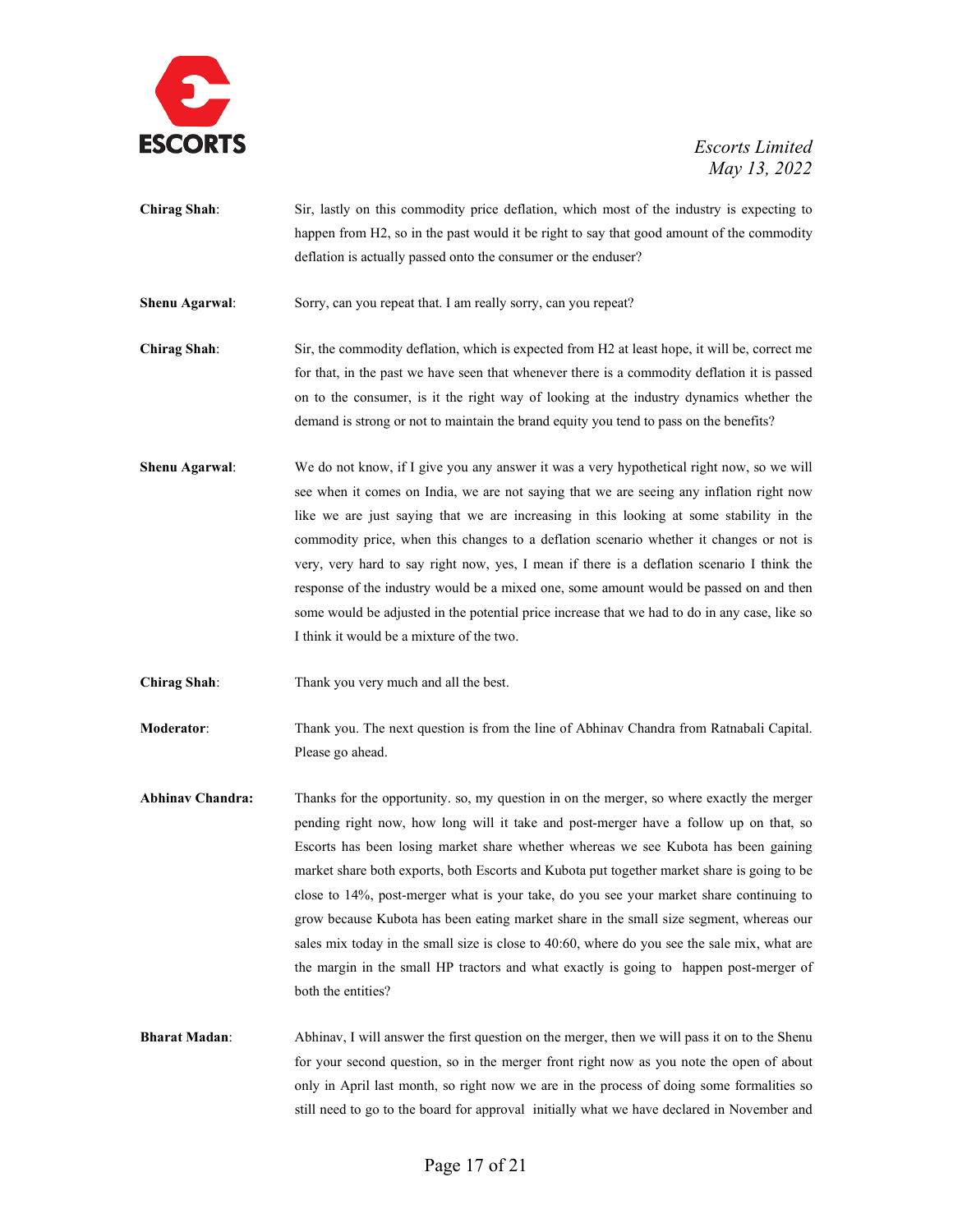

when we signed the agreement was an intent to evaluate the feasibility of merger, but now we are really closer to that and we need to workout on the process to have a valuation, swap ratios and the timelines, etc., how it will happen, so those things are in process right now so maybe soon you will hear probably from us on that part on the next step, but obviously this is a process, which will be a court process which will take at least a year sign for this we have to go through the stock exchanges, SEBI for approval, then the shareholder's approval and then NCLT so yes, the process internally has been started, let us see, we are trying to do it soon as possible.

**Abhinav Chandra:** Okay, so in the last call when the merger thing we asked, we were told that the dilution for the existing shareholder is going to be minuscule you still stand by that?

**Bharat Madan:** Sorry, what did you say?

**Abhinav Chandra:** The dilution from the merger for the existing shareholder, we were told is going to be minuscule in the last call, so you still stand by that?

**Bharat Madan:** So the JV are small in size so they are not really first the manufacturing JV is only Captive it for the sales company so it's clearly not really much value there and both put together are not very large companies compared to Escorts, so that is why we thought the dilution should not be much, but it will depend on what value, the values come out with, but definitely we do not think it will be very, very significant.

**Shenu Agarwal:** and coming to your question on the tractor categories and the market share, etc., I mean from our view at least, we think Kubota and Escorts are very complementary and I will tell you why, because if you look at Kubota's current portfolio they are very strong in the very small HP tractors like orchid tractors and they are very strong or getting more stronger in the larger tractors like 50 HP or more while most of the Escorts strength lies in the mid range, which is like 35 HP to 50 HP, so I think from that point of view it is very, very complimentary, the other thing is even geographically we are very complementary as you know we are more stronger in the west, in the north and the center and the Kubota is more stronger in the west and south and in fact they are not even present in many markets in the north and center, so that is another reason we think very complimentary, technology wise also very, very unique because Kubota is having a background of rice, their tractors are much more lighter and better suited for wetland applications, while our tractors are much more heavier duty, they have more weight and they are much better for dry land application, so I think if we are able to successfully kind of leverage this unique strengths of Kubota and our brands just in terms of geography, technology or product range I think we would have a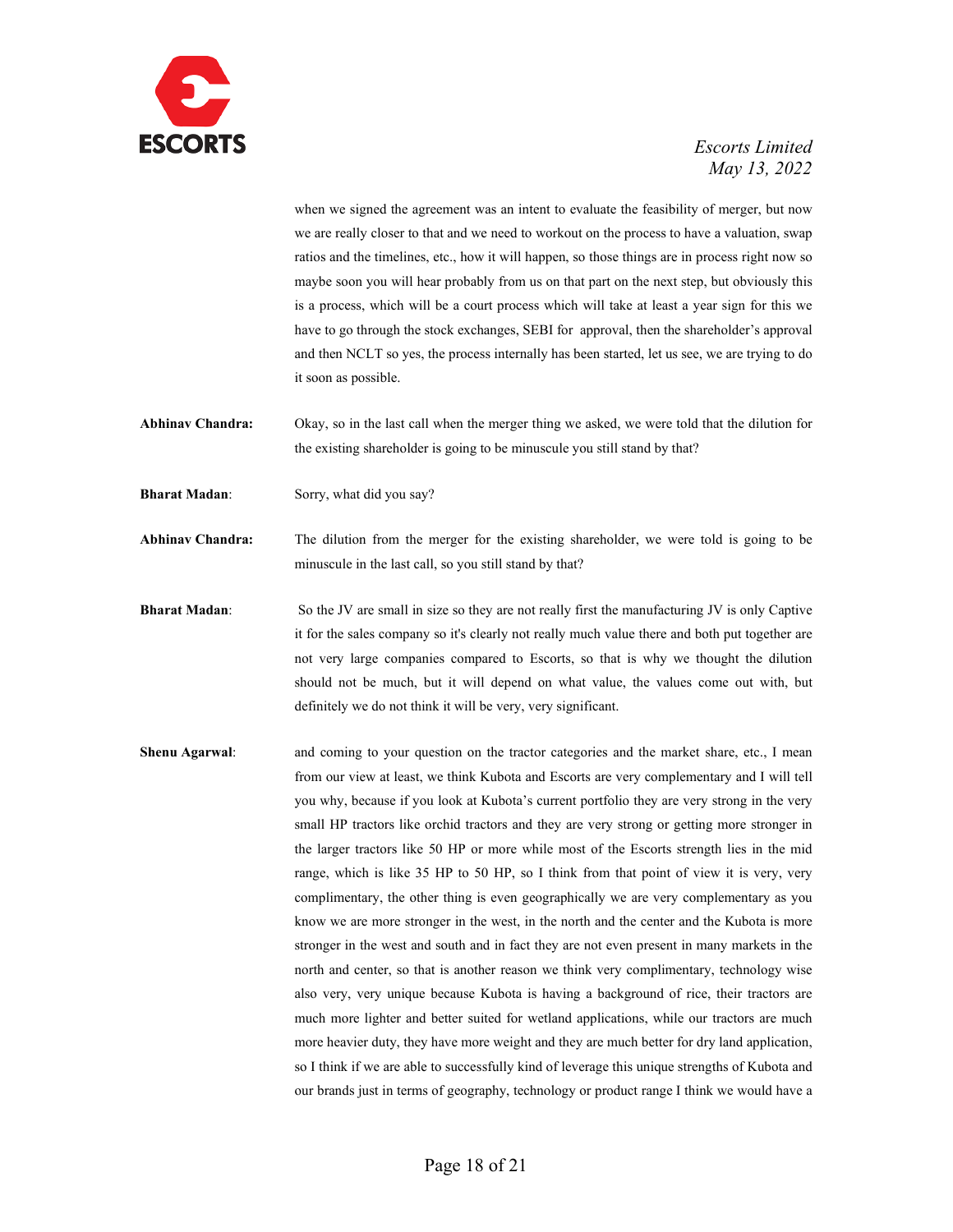

good winning combination. Now, we are working on these aspects like how to create this winning combination, now you are right, our combined market share is roughly 14% and we have a stated aspiration of a joint market share, so we are just seeing how to get there in timeframe.

- **Moderator**: Thank you. The next question is from the line of Rohit Sharma from Motilal Oswal Securities. Please go ahead.
- **Rohit Sharma:** Actually, there is only question from my side. First of all, congratulations for the stupendous results. Just a question is that our average sales realization is quarter four had increased in the tractor segment, when I saw in the tractor segment quarter four Escorts tractor realization has increased where around 28,000 where the selling price we have taken is at only 10,000, roughly 10,000, so is there a positive mix impact that is coming into place for the tractor segment?
- **Bharat Madan**: The 10,000 price increase is actually taken in April, so the last quarter we will see the impact of price increase taken in earlier period too which is adding, but it is coming up beside the product mix gap which are there, so I think that responding to your question, so roughly the price increase of 10,000, but we talked about is taken actually in April, not in Q4, so Q4 we will see impact of more price increase has been taken and that quarter is a bad quarter, so yes, there is some positive mix impact in which is there and third is also that is a non-tractor revenue, so it is not the revenue coming from just tractor, there is non-tractor revenue also which is roughly 10% on the total year end top line which only happen like parts or oil etc., so it is also part of the total agri business segment so it is not pure tractor per se you know which is largely something.
- **Rohit Sharma:** So, that is perfect. I roughly worked out dividing by number of tractors so 594 to 622, you are saying non-tractor segment is also contributing towards that revenue.
- **Bharat Madan**: That is also is seeing the increase happening so on the implements and engine sale which happens, we can restrict to, so it is part to the total topline it is not just tractors that play.
- **Shenu Agarwal:** You also have to consider the price hike we took was on December 1, 2021, so that price hike had no effect in Q3, but full effect in Q4, so when you Q3 and Q4 then you have to account for that as well.

**Rohit Sharma**: Thank you.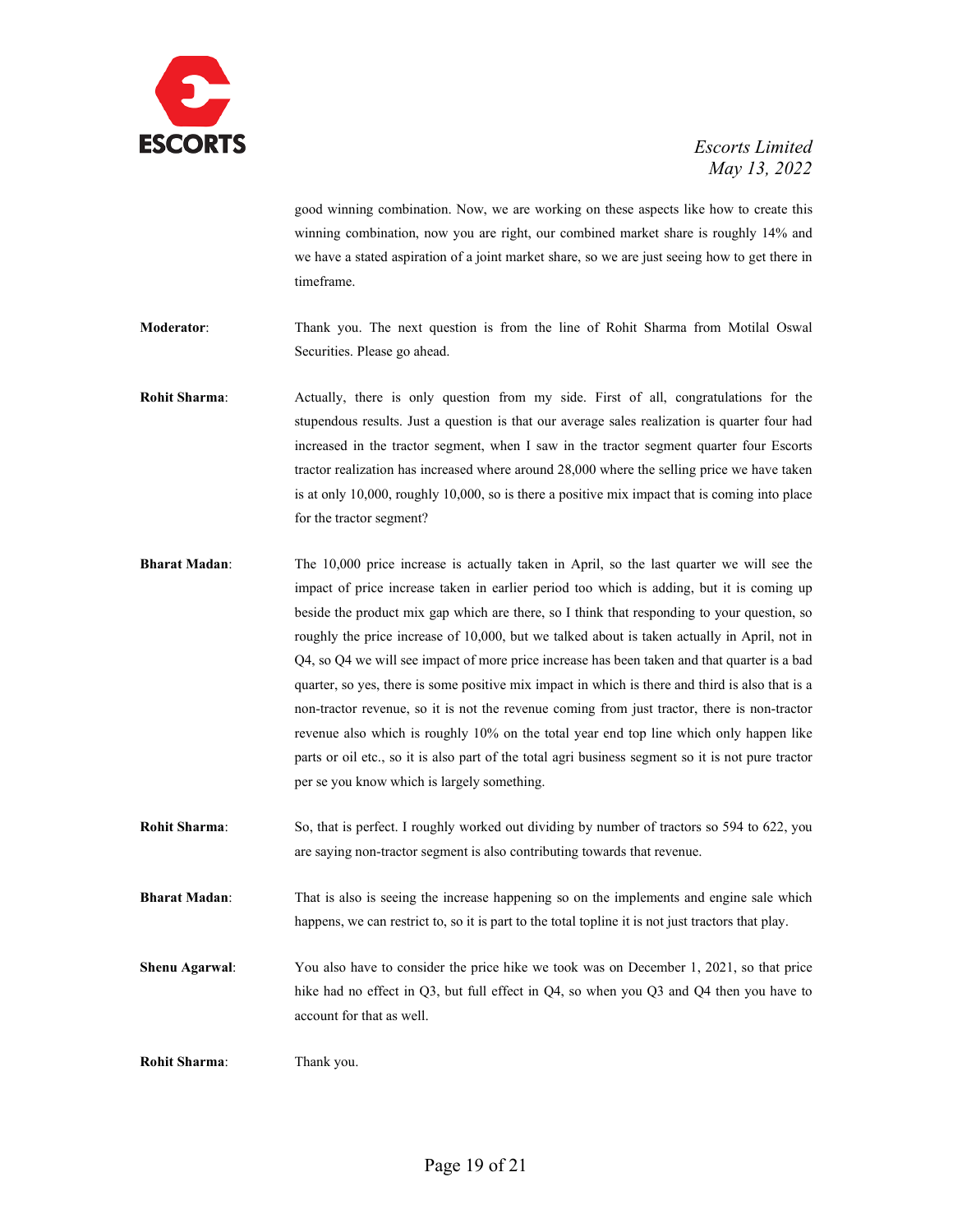

**Moderator**: Thank you. The next question is from the line of Eshit Sheth from Anvil Wealth Management. Please go ahead.

**Eshit Sheth**: Thank you for taking my question. Sir, I had one question when we have seen generally the merger of entity or a global promoter taking over an Indian company because of their style of working and manufacturing process and all of that, is there sometimes an impact of taking an inventory or write off in the company, so you think something of this sort is possible as both companies come together?

**Bharat Madan:** So, it is very difficult to answer that question Eshit, so we think we have done all clear up all legacies for this company have been sorted out and you have been seeing that happening in the last number of years now, so that is why the performance on the increase year after year, but yes like we said we are in the process of working out a midterm business plan there may be decision taken on what product portfolio to continue, there may be some hard calls, which may need to be taken depending on the synergies which may exists in the longer term, so short-term and midterm there may be issues which may come out, but we do not really as of now you do not have any visibility so it is very hypothetical for us to early say and to comment on that, but we do not rule out, there are many cases, where because of the longer term synergies we may have to take certain calls.

**Moderator**: Thank you. The next question is from the line of Saji John from Geojit Financial Services. Please go ahead.

- **Saji John:** Sir, most of my questions has been answered, I just want to ask you on the export front, because on a full year basis export was good so any ballpark number would like to give for the next two years?
- **Shenu Agarwal**: As has been explained that there has been a momentum in the exports industry firstly I mean in export industry like shot up quite a bit in a FY2022 and there are reasons behind that and we think the reasons are not just short-term, those reasons are like midterm and therefore firstly there would be a momentum in the export industry that will continue, so that will provide us some tailwinds to our own volumes, the other is you know we have lots of opportunities coming up with Kubota's partnership, so our aspiration is very, very high, we want to be the leading exporter of tractors among all the Indian players that would take us about 7 to 8 years to reach at that level, but you can imagine that year by year what kind of a growth we would need if we were to reach there, so definitely I mean the short-term goal is to cross the 10,000 tractor volume immediately like within a year and a half or so.